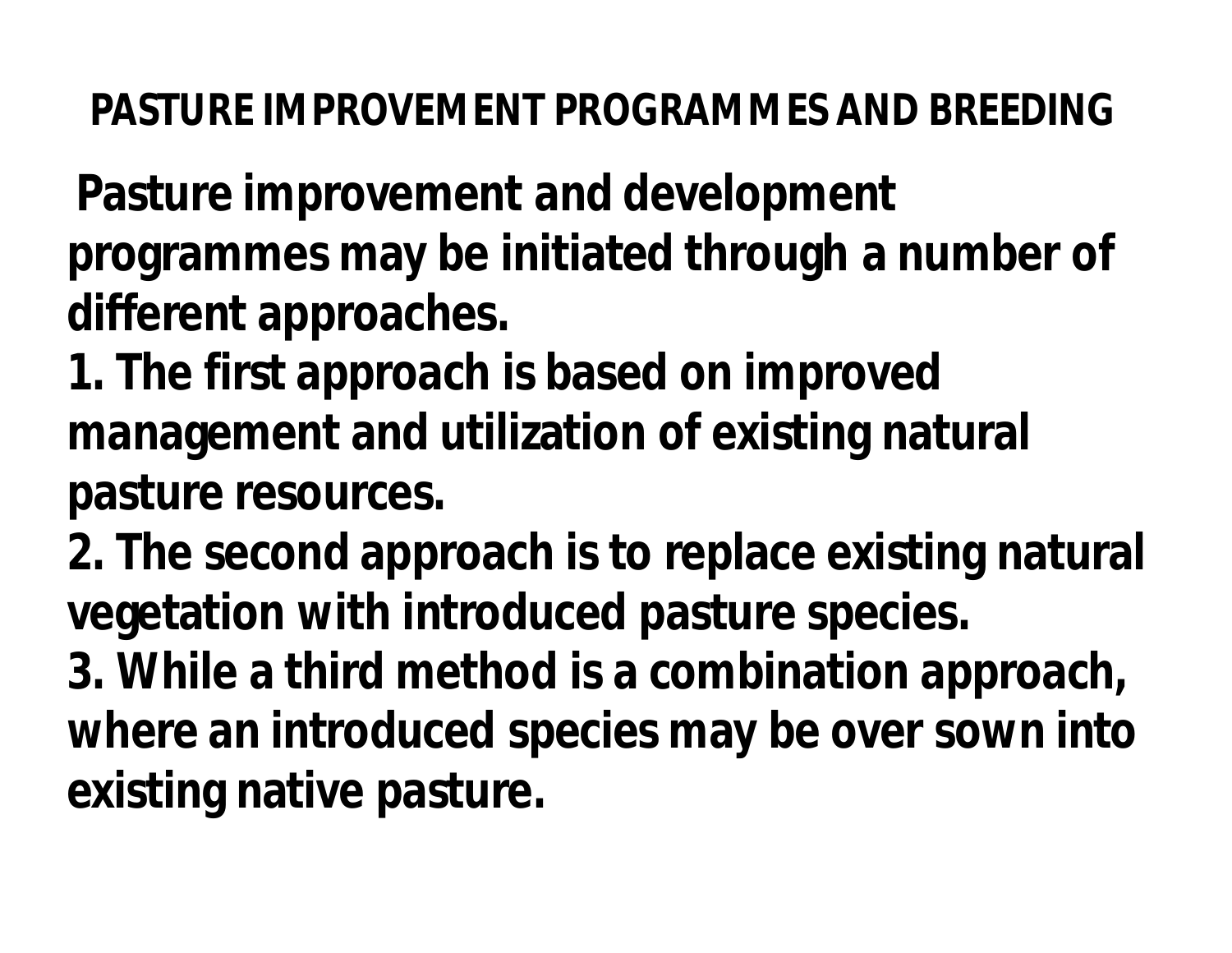**The basic philosophy is that the existing species in the region are well adapted to the environment and research and management seeks to increase or at least maintain the most productive species for animal production.**

**Improvement of grassland takes many forms. 1. stock control and controlled grazing, and this has often led to a change in botanical composition without the deliberate introduction of new species.**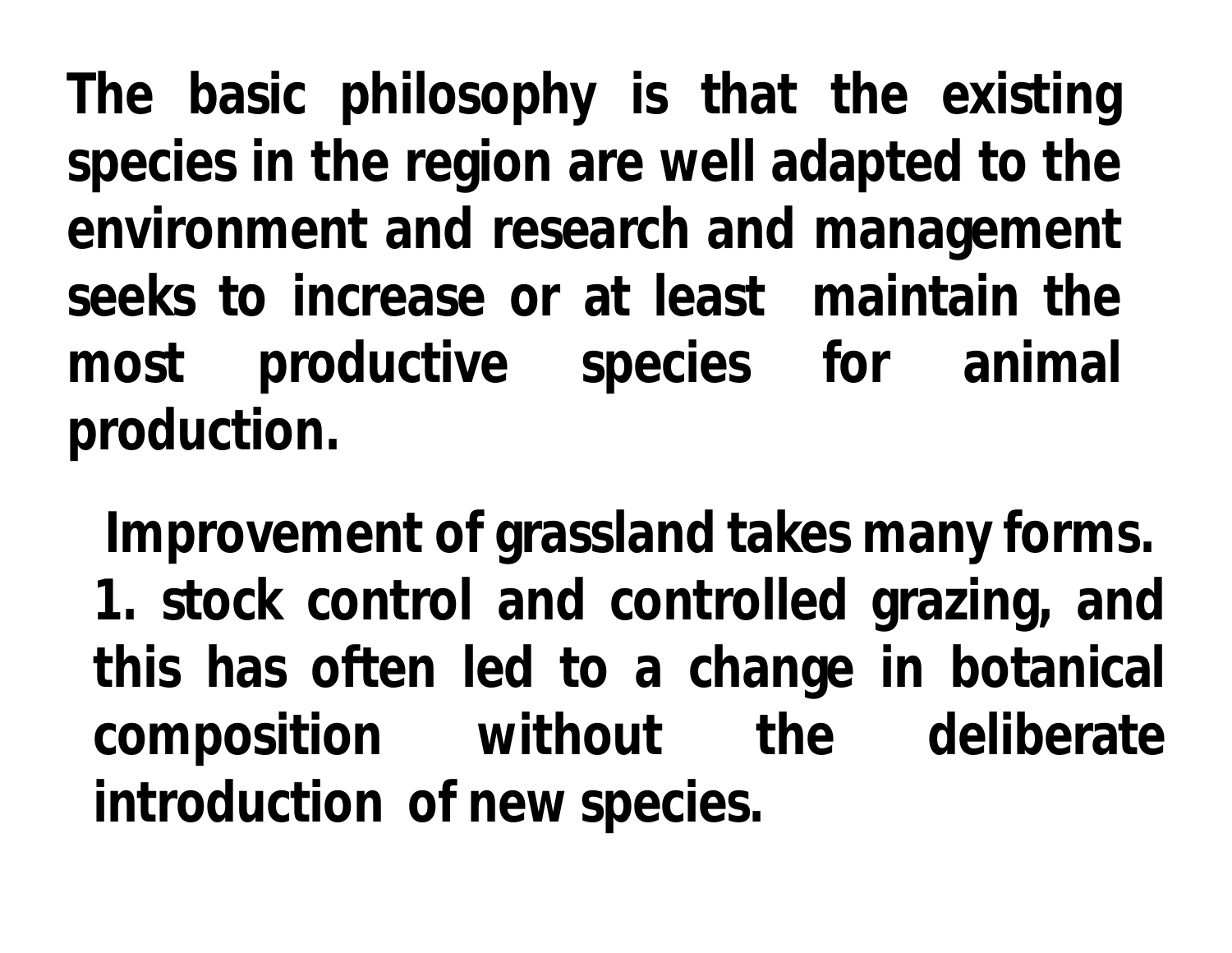- **2. casual or deliberate introduction of legumes, notably in Australia, and this has been linked with the recognition and correction of major and trace element deficiencies, particularly phosphorus and molybdenum.**
- **3. A further stage of improvement is reached when new grass species are introduced deliberately, often with and an accompanying legume, with or without the destruction of indigenous grasses.**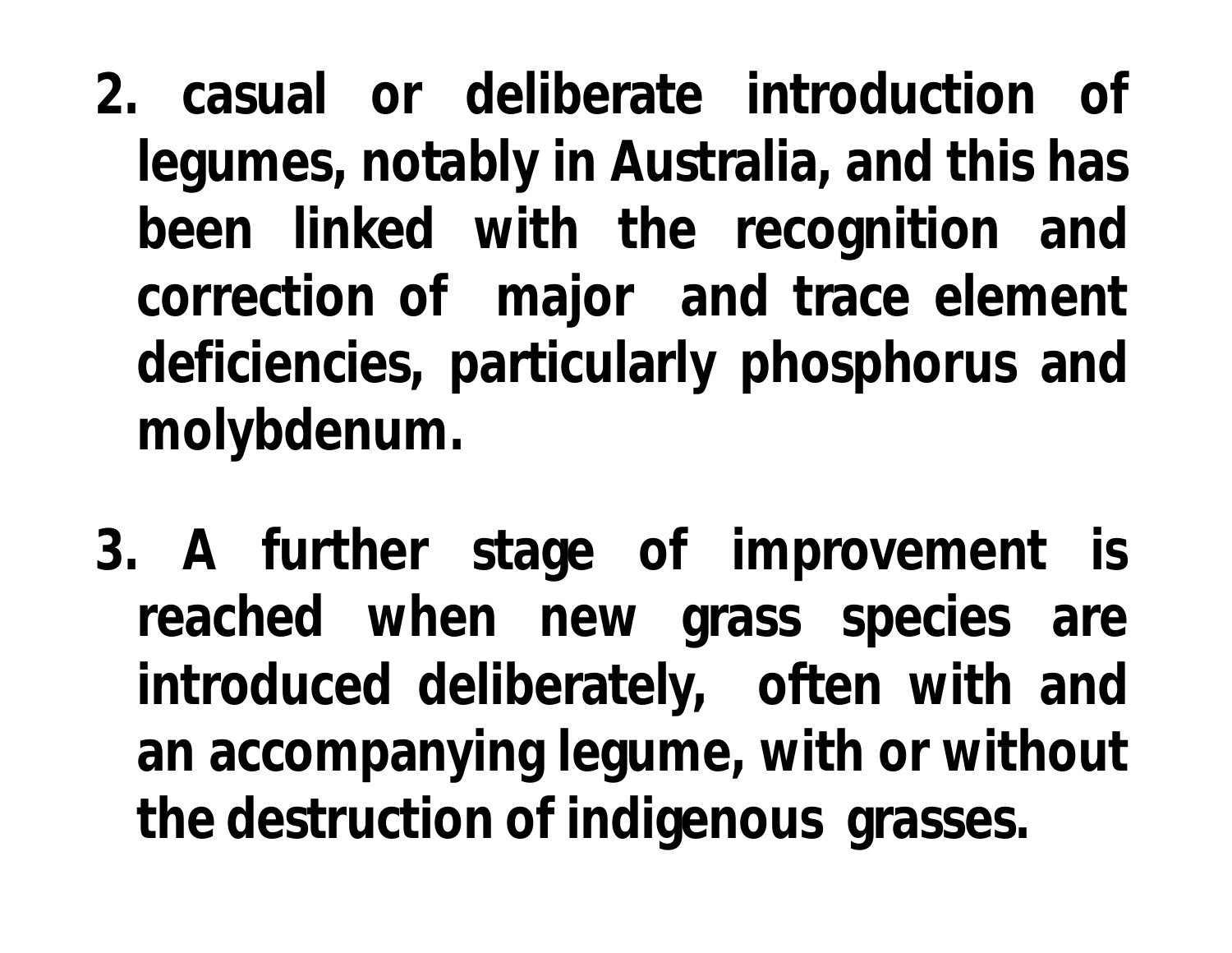## **Selection of species or cultivars**

- **In selecting a new grass or legume; or in replacing an older one with and improved cultivars of the same species; the following points should be considered:**
- **A. Characters required in the pasture plants. The species or cultivar characteristics are important. They are :**
- **1. High yield of good quality forage and regrowth potential.**
- **2. Ease of establishment or propagation.**
- **3. Palatability**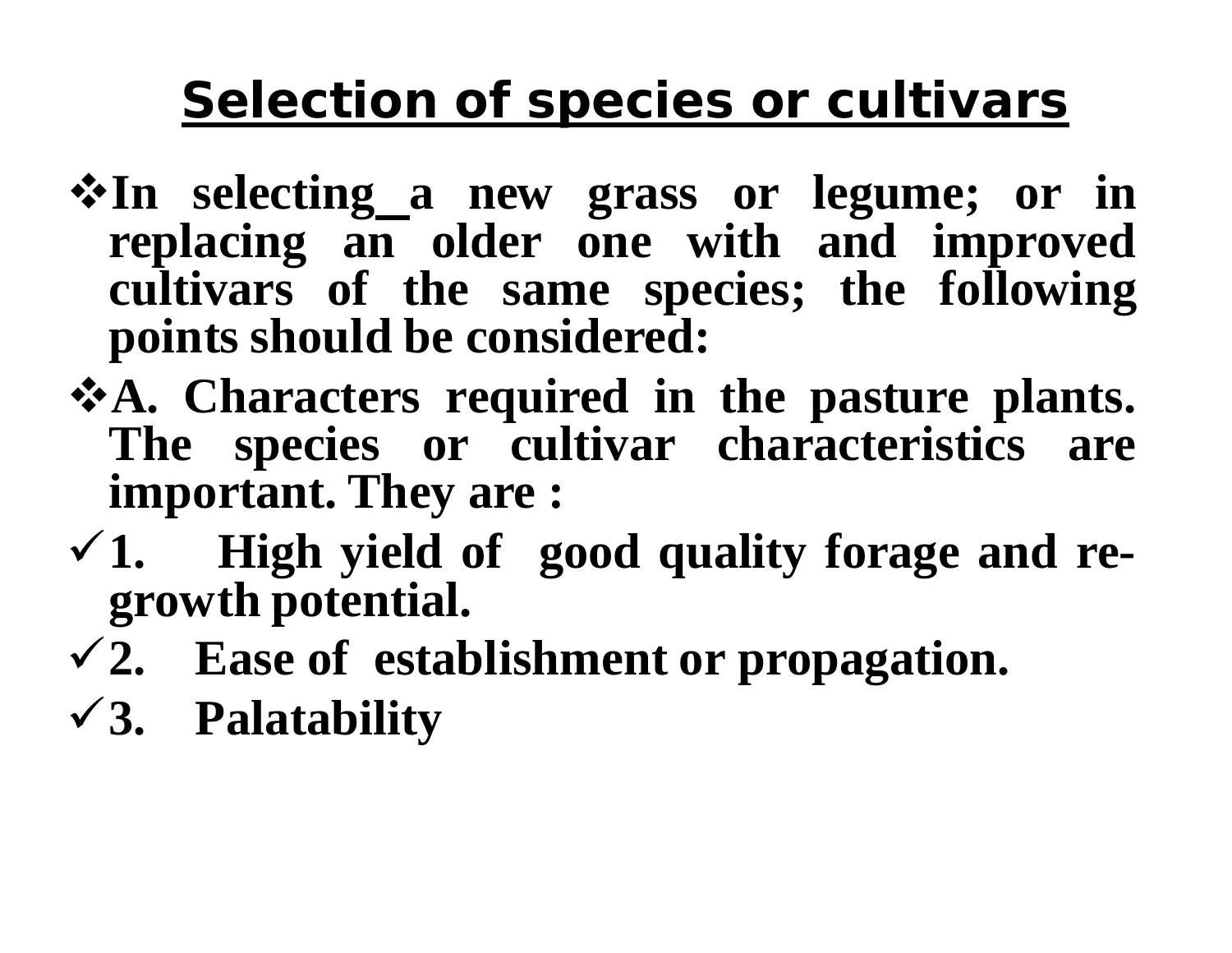### **4. Length of vegetative stage of growth**

**5. Response to applied fertilizers**

**6. Persistency**

**7. Tolerance to drought, grazing, cutting and burning**

- **8. Seeding habit**
- **9. Ease of eradication**

**10. Ability to associate with other species.**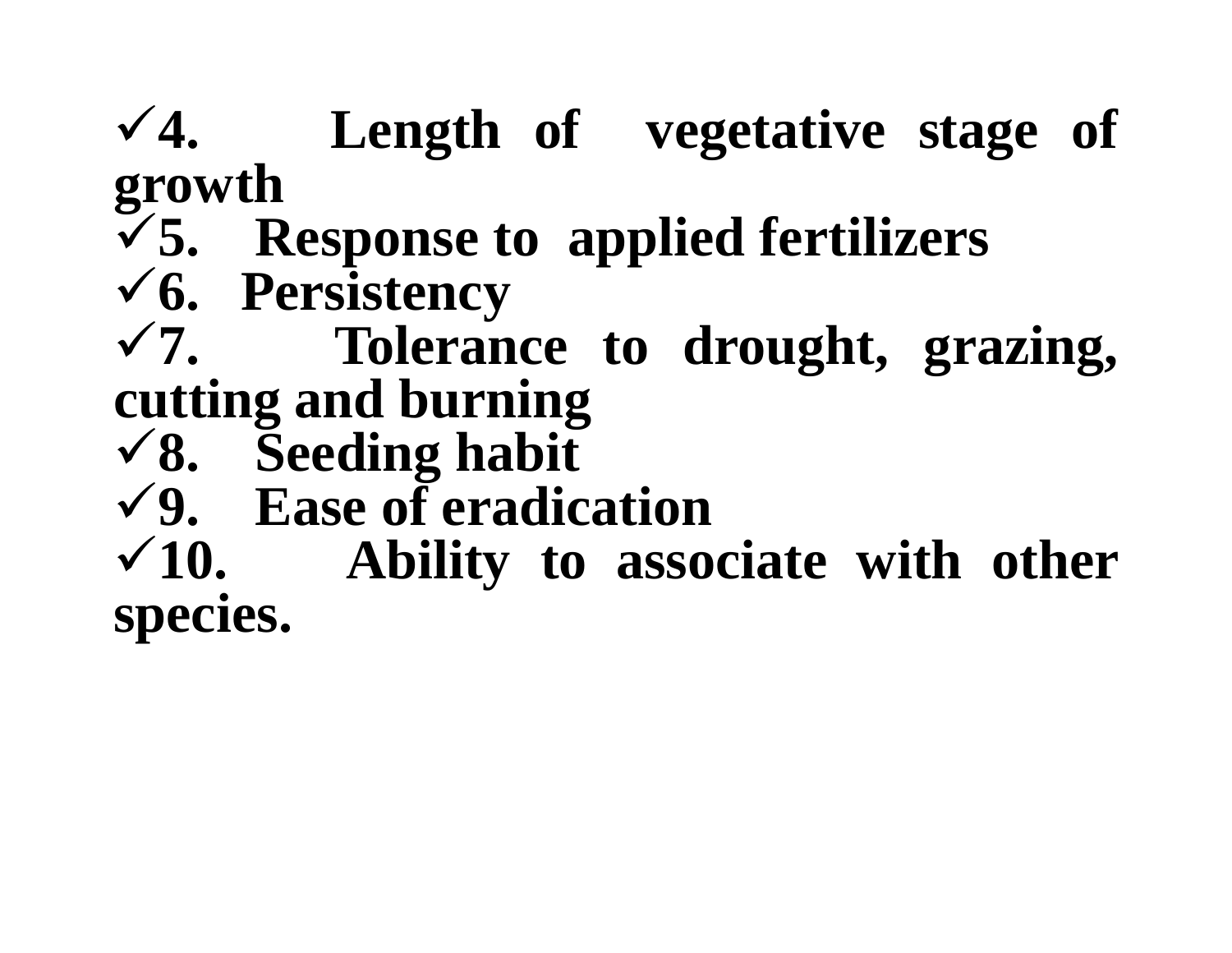**B. Other points are:** 

### **1. Adaptation – to the general region and local conditions**

- **2. Intended use – continuous or rotational grazing, hay, silage, greenchop, rotation grazing, soiling.**
- **3.Availability of seed or planting material**
- **4.Value of land-especially if the new grazing land is to be intensively used**
- **5.Topography of land –mechanizable or steep**
- **6.Type or quality of animals to be grazed or fed**
- **7.Managerial skills of cattleman**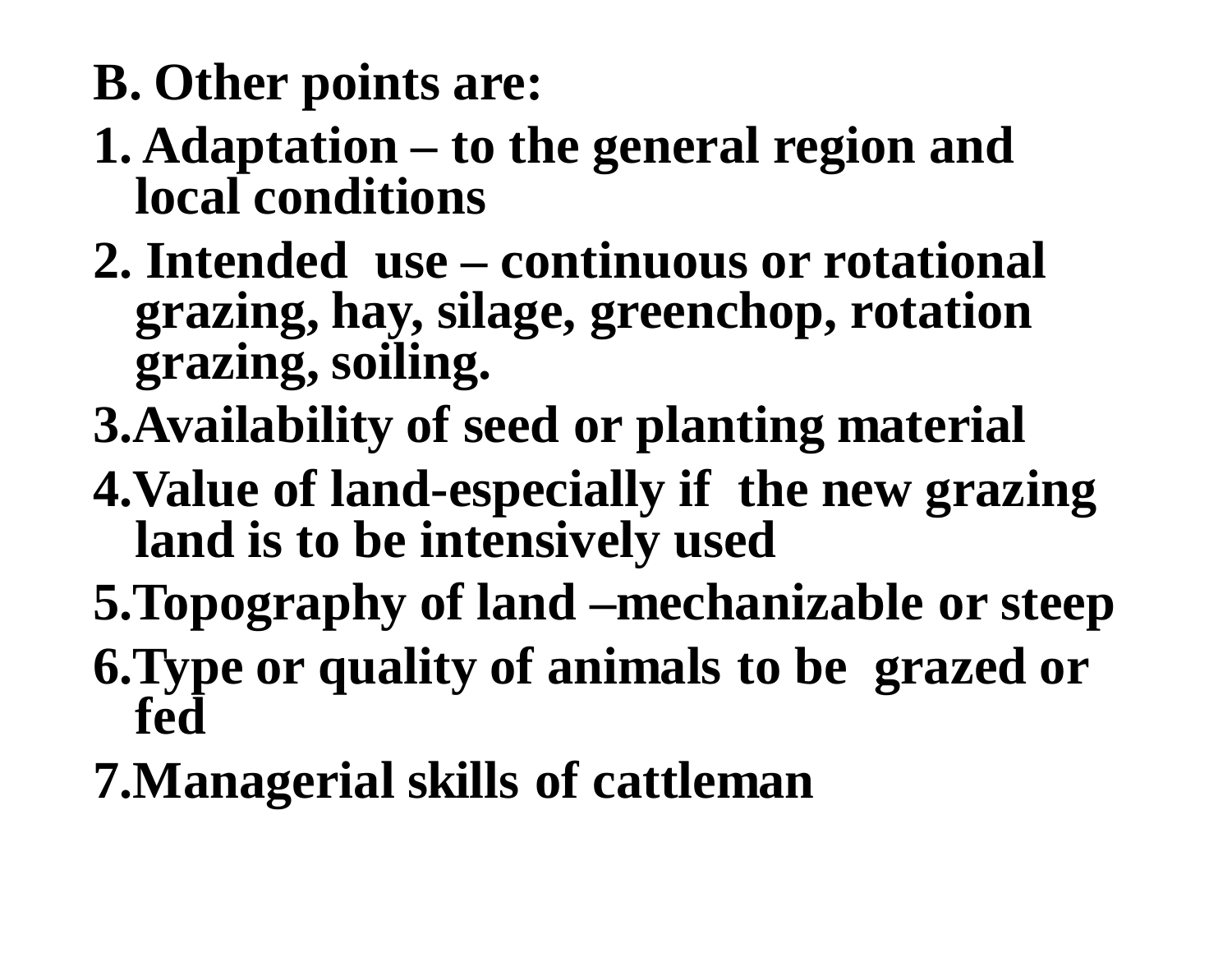# **Approaches to plant introduction**

**1.Through correspondence with other research institution or agencies**

**2. Evaluation of existing species and cultivars by major institutions in regions with similar environmental conditions**

**3.Assess the climatic comparisons or the phytogeographical distribution of species in the areas.**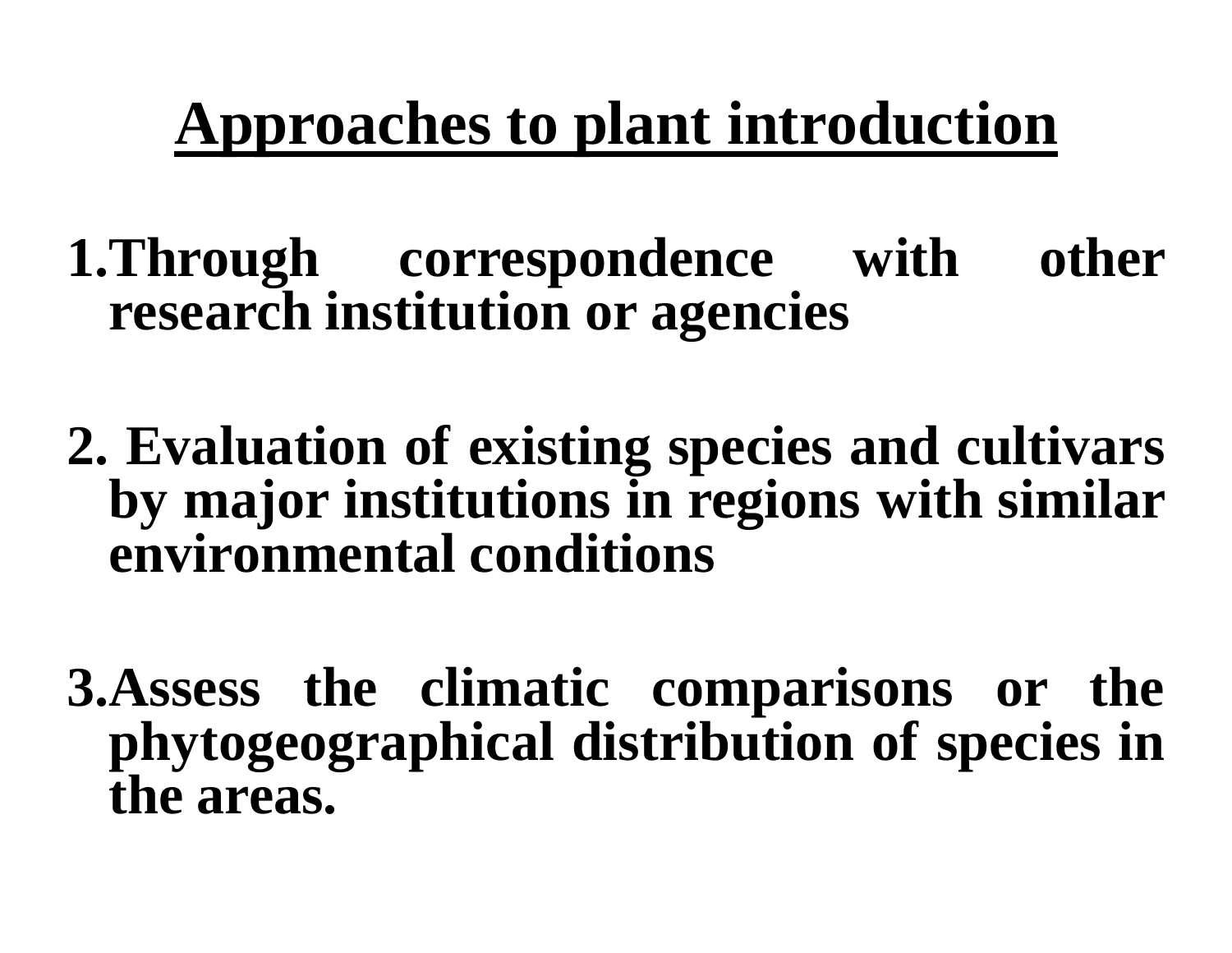## **Organization of plant introduction**

**Plant introduction group has a number of functions, the basic ones are: Acquire new plant accession and organize their introduction into the country**

**Organize the documentation of all introduction**

**Provide initial screening, description, and evaluation**

**Build up seed stocks and planting materials and to maintain seed stocks for future testing or breeding programmes**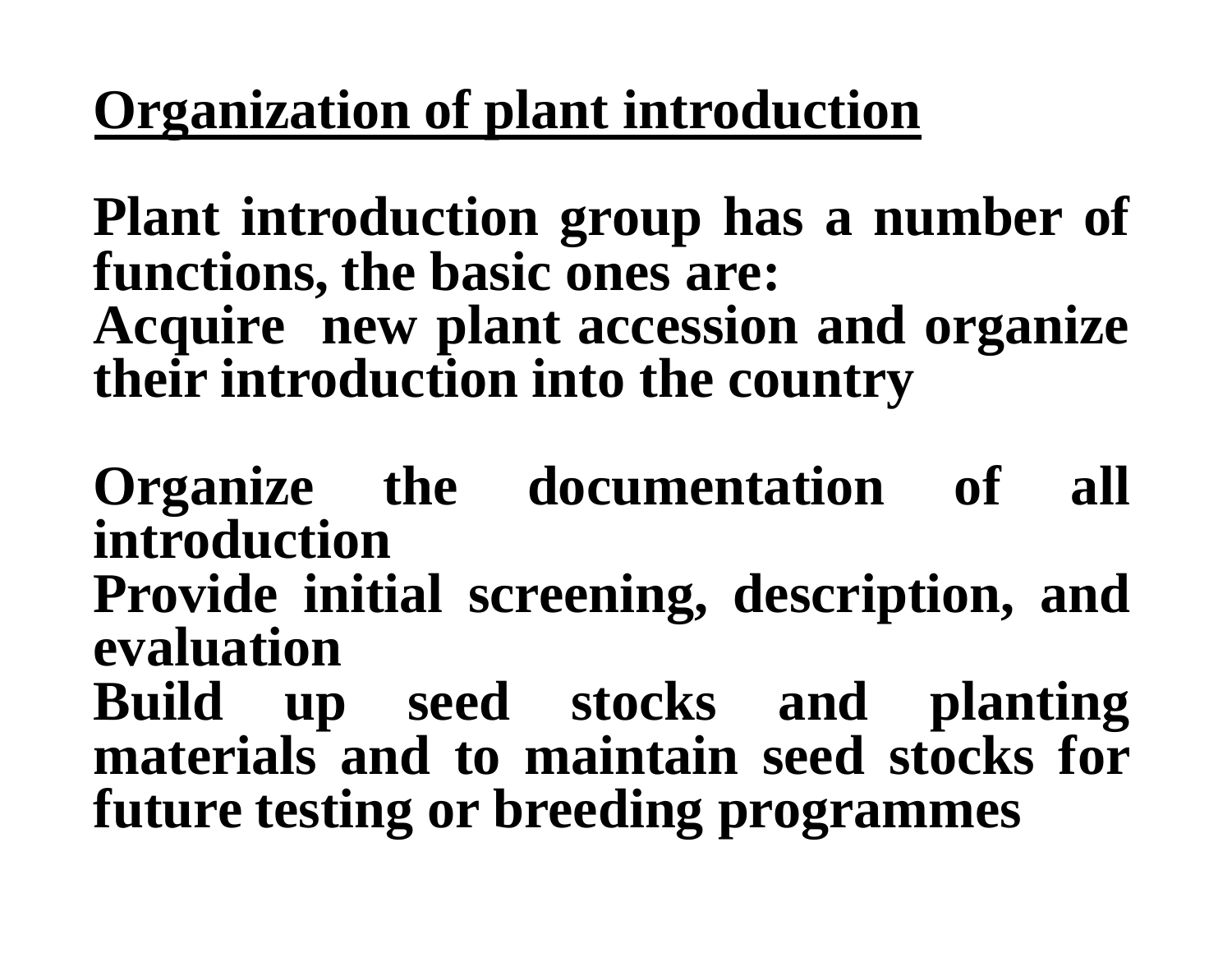**In larger organizations, will be involved in toxonomic studies, phytogeographical studies of species distribution, and plant collecting expeditions.**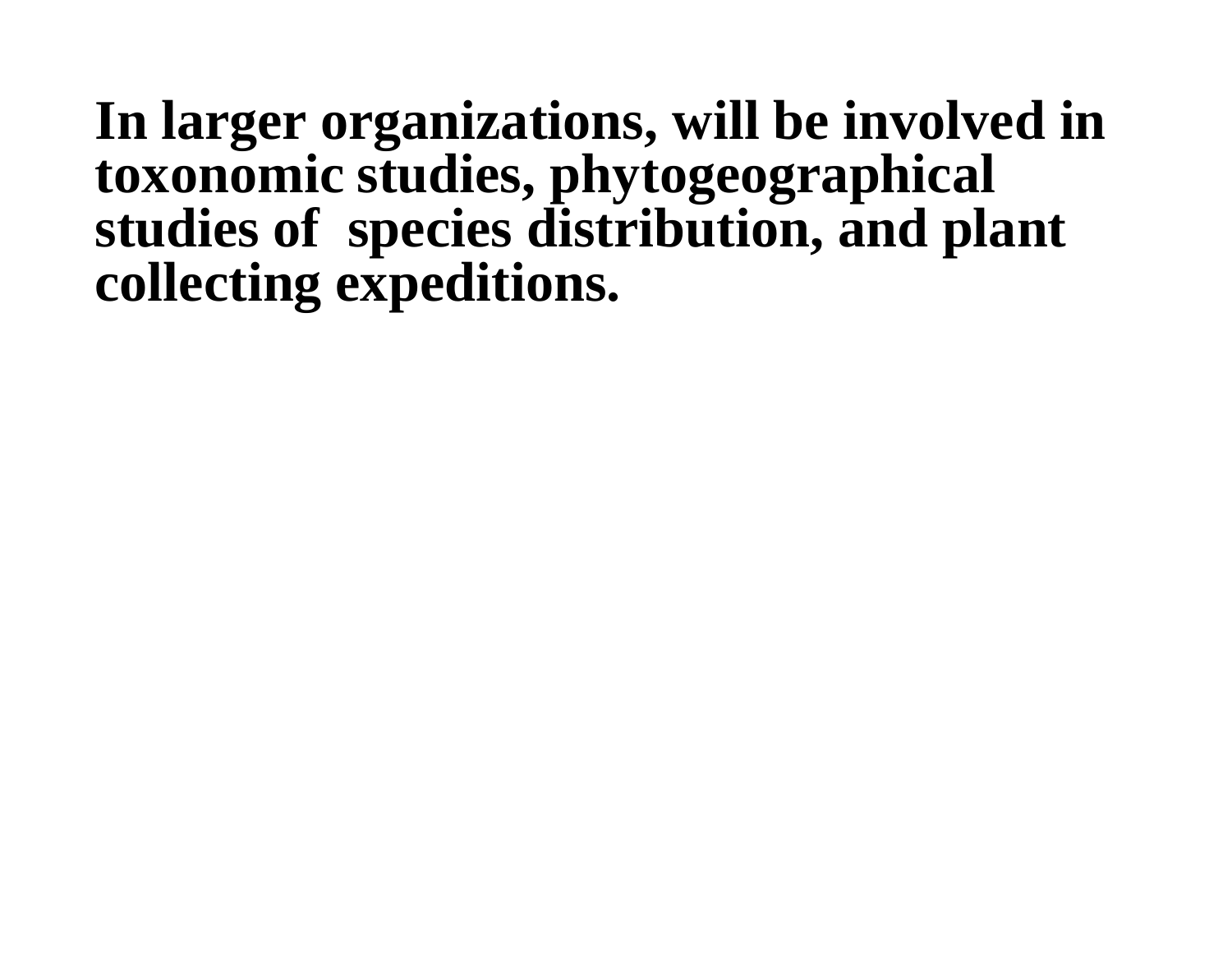- **Primary evaluation stage –**
- **1. Provide a quarantine check of introductions**
- **2. Build up seed stocks or vegetative planting materials**
- **3. Describe the morphology, phenology and growth characteristics of the accession.**
- **Records kept throughout the growing season must include: Growth habit, Leafiness, Vigour, Time of flowering- length of flowering period, Seed set- amount harvested, Effect of low or high temperatures, Regeneration, Incidence of pests and diseases, Nodulation in the case of legumes.**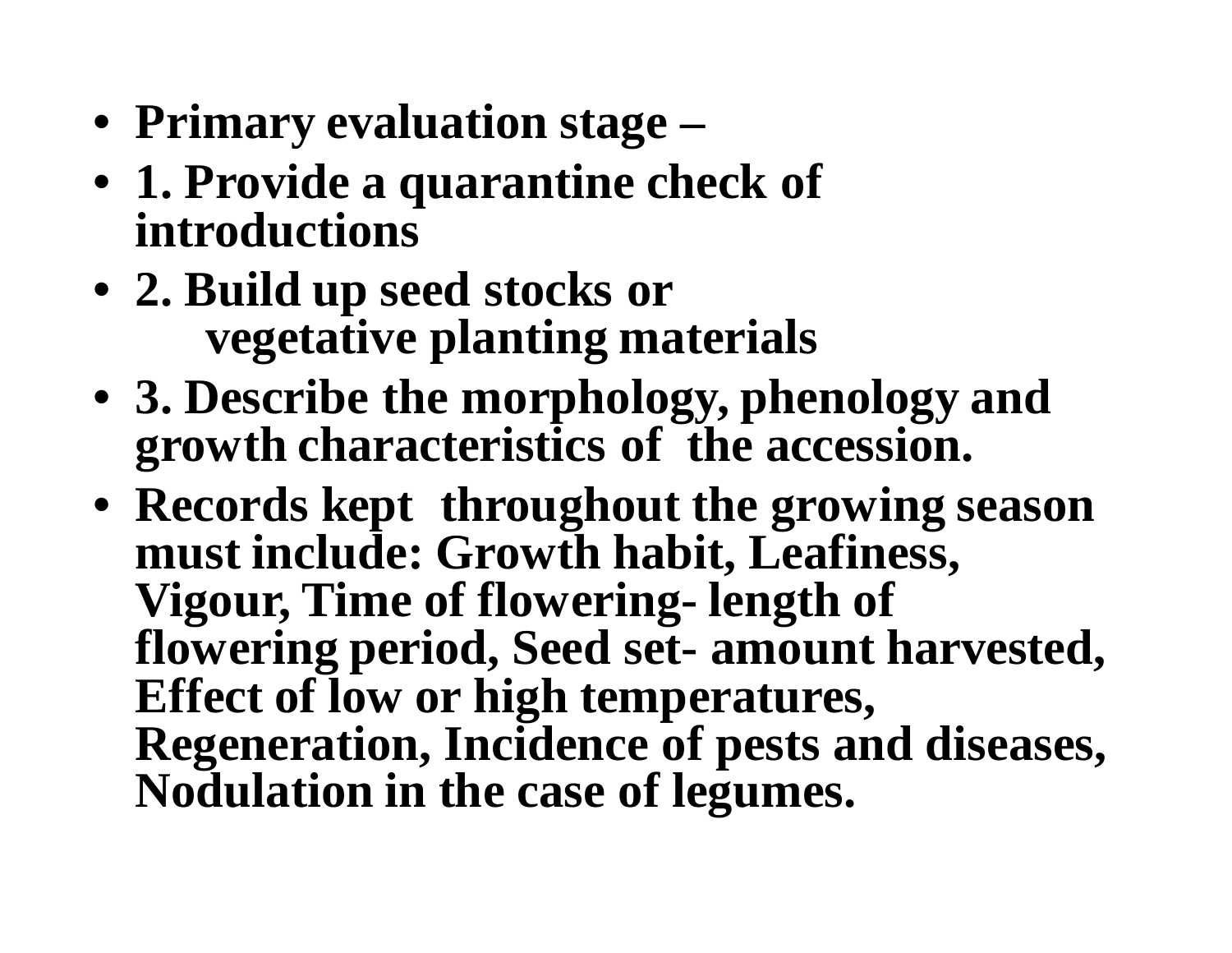**Second stage of evaluations aimed to examine the agronomic characteristics under field sward conditions**

- **- Competition**
- **-Stress**
- **-Productivity**
- **-Vigour of the sward- through estimation of botanical composition**
- **-Persistence- plant counts at establishment and subsequent survival**
- **-Potential feeding value-** *in-***vitro digestibility studies, intake studies with penned sheep.**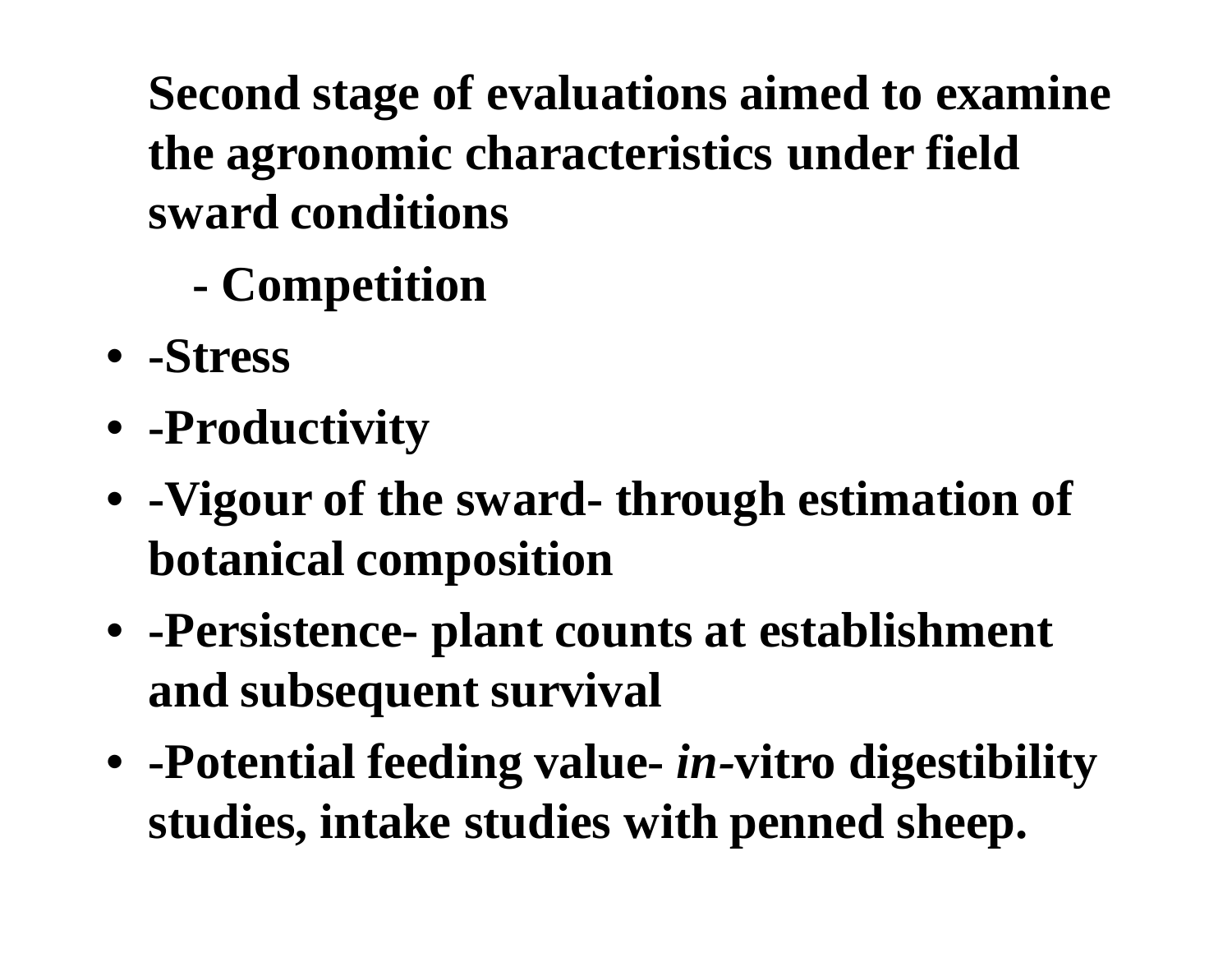#### **Scheme of pasture and forage crop characterization (adapted from Mott and Morr, 1969)**

| 1. Introduction           | <b>Observation</b>                                        | <b>Breeders lines</b>     |
|---------------------------|-----------------------------------------------------------|---------------------------|
|                           | <b>Selection</b>                                          |                           |
| 2. Small plot clipping    | <b>Varietal tests</b>                                     | <b>Regional tests</b>     |
|                           | <b>Chemical analyses</b><br><i>in-vitro</i> digestibility | <b>Advances selection</b> |
| 3. Agronomic              | <b>Sowing densities</b>                                   | <b>Cultivars</b>          |
| management                | <b>Fertilizer studies</b>                                 |                           |
|                           | <b>Grass-Legume mixtures</b>                              |                           |
|                           | <b>Cutting treatments</b>                                 |                           |
| 4. Animal response        | <i>in-vitro</i> digestibility                             | <b>Product per animal</b> |
|                           | <i>in-vivo</i> digestibility                              | <b>Product per animal</b> |
|                           | <b>Stocking rate</b>                                      | <b>Economic returns</b>   |
| <b>5. Feeding systems</b> | <b>Pasture sequences</b>                                  | Animals output            |
|                           | <b>Hay and silage</b><br><b>Supplementary feeds</b>       | <b>Economic return</b>    |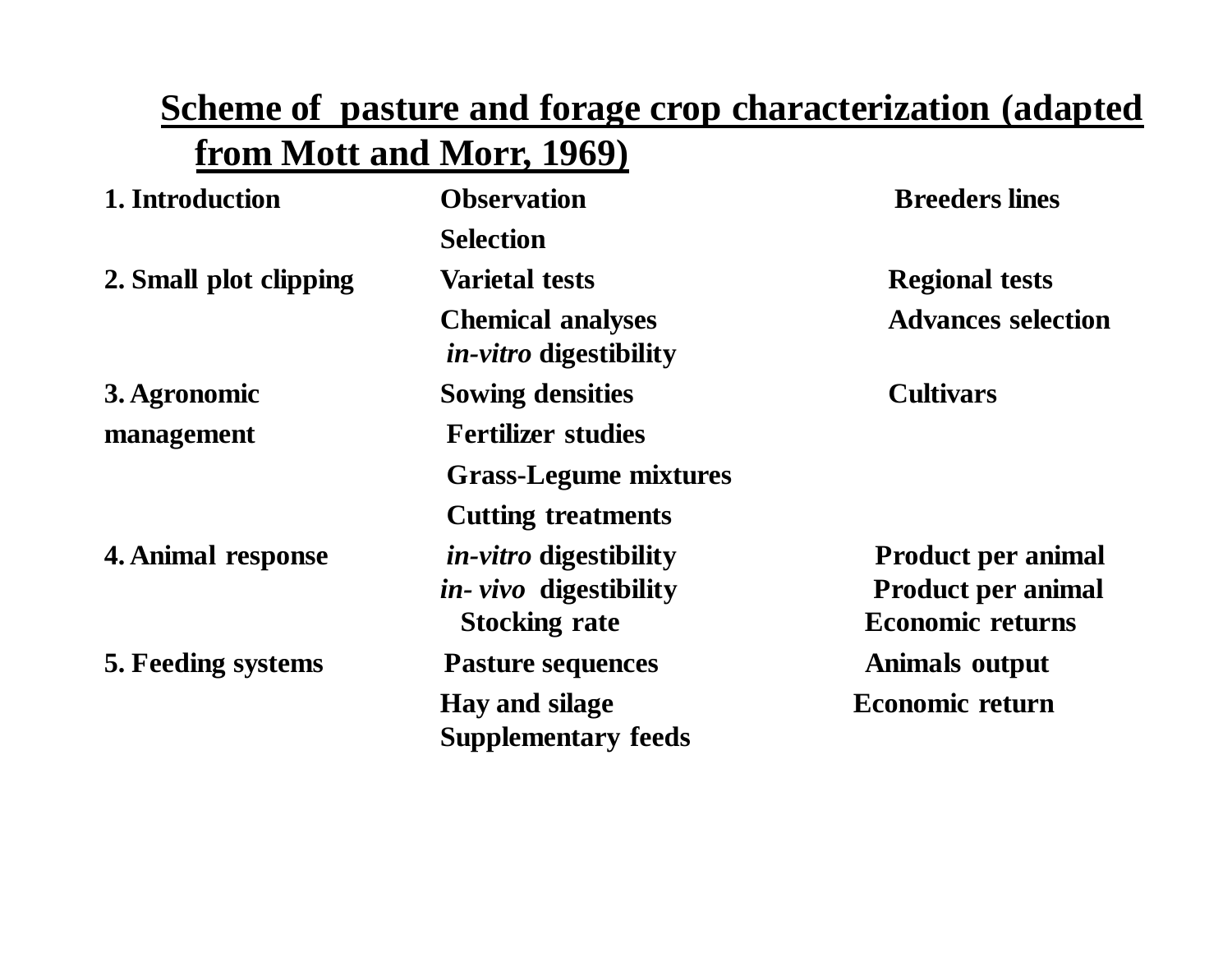## *METHODS OF PROPAGATION*

- **Tropical grasses are established vegetatively or from seed.**
- **Vegetative: if it is simple or cheaper, or when the purity and uniformity of hybrid clones or clones of cross-polluting grasses should be maintained as example in clone cultivars or hybrids of Bermuda grass(***Cynodon dactylon***).**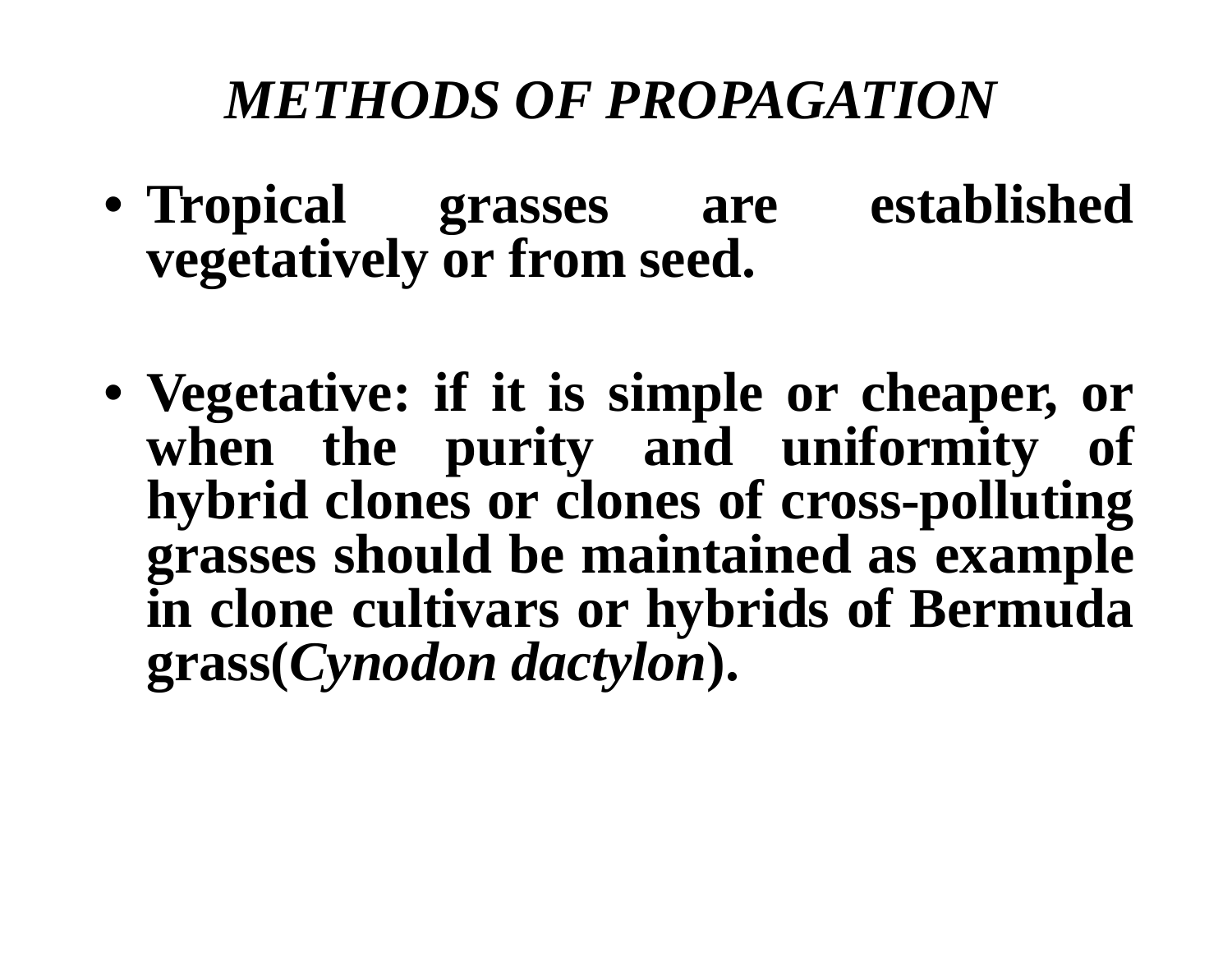**Stoloniferous and rhizomatous species can be propagated by pieces of stolons or rhizomes spread on the ground and buried in by subsequent harrowing or discing.**

**Large tufted grasses, such as elephant grass (***Pennisetum purpureum***),** *Tripsacum laxum***, large varieties of** *Panicum maximum* **etc are planted in rows by splits or sprigs.**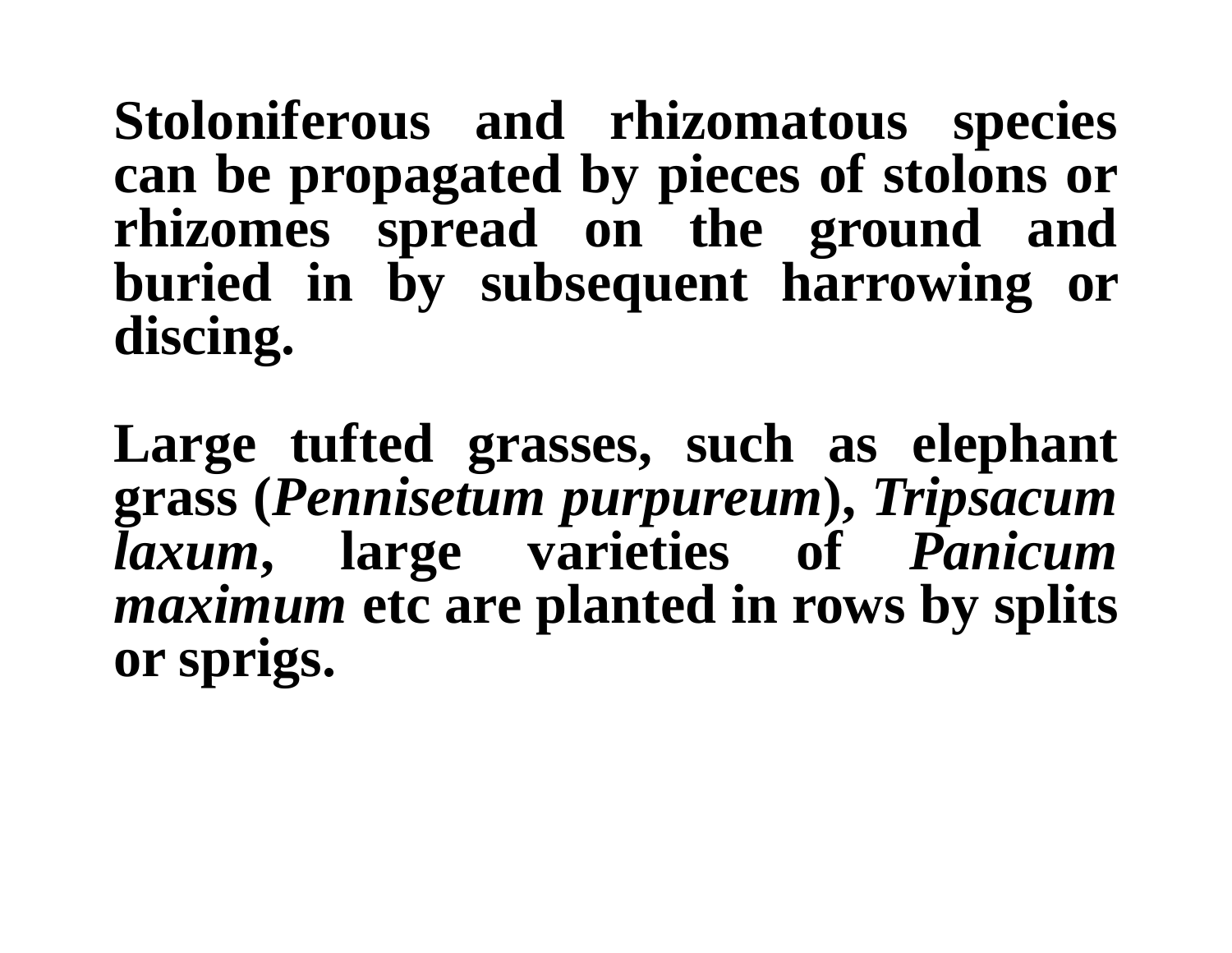**When planting, the top portions of grass should be cut off as the splits with uncut stems and leaves would almost invariably die because of the loss of water through the leaves.**

**Long roots should also be cut short because the old rots would any how die out and the plants develop new roots and live on them.**

**It is advisable to pile the splits loosely , water the pile and cover them with sacks for a few days, until the new roots begin to appear. Planting is normally done in rows the distance between the rows depending on plant size and local custom; Planting is done by hand or by special machines as those for planting sugar cane or adapted for tobacco planters.**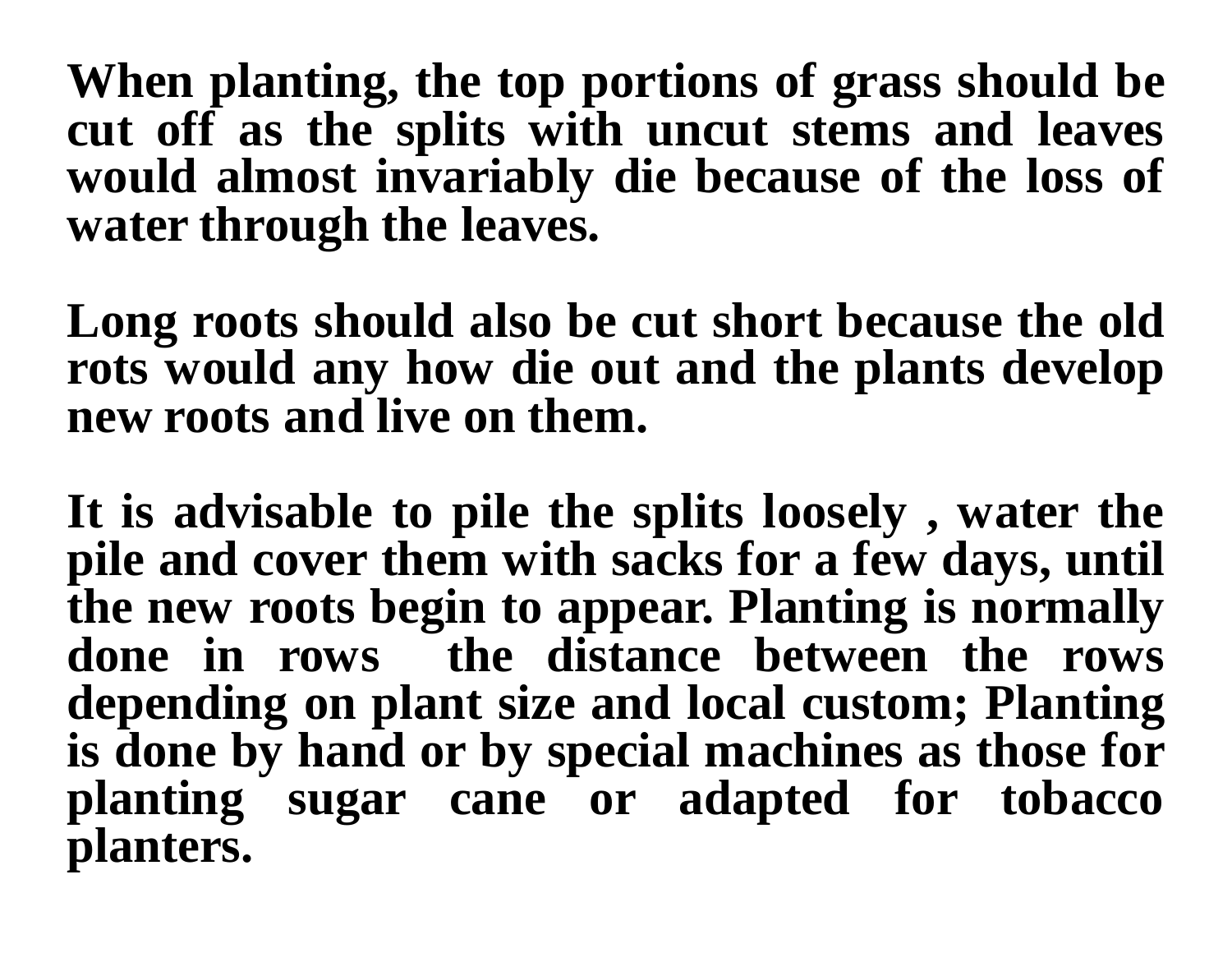**Elephant grass is normally planted by stem cutting; the stem should not be very young and cut to pieces each having about three nodes. The stems are stuck into the soil with two nodes underground. Establishment from seed is usually more difficult in the tropics than under temperate conditions because:**

- **1. Seeds are often not in ready supply**
- **2. Mostly small**
- **3. Drought can kill small weak seedlings**
- **4. A clean, not too fine seedbed as free from weeds as possible should be prepared 5. Seed is then broadcast or drilled in rows.**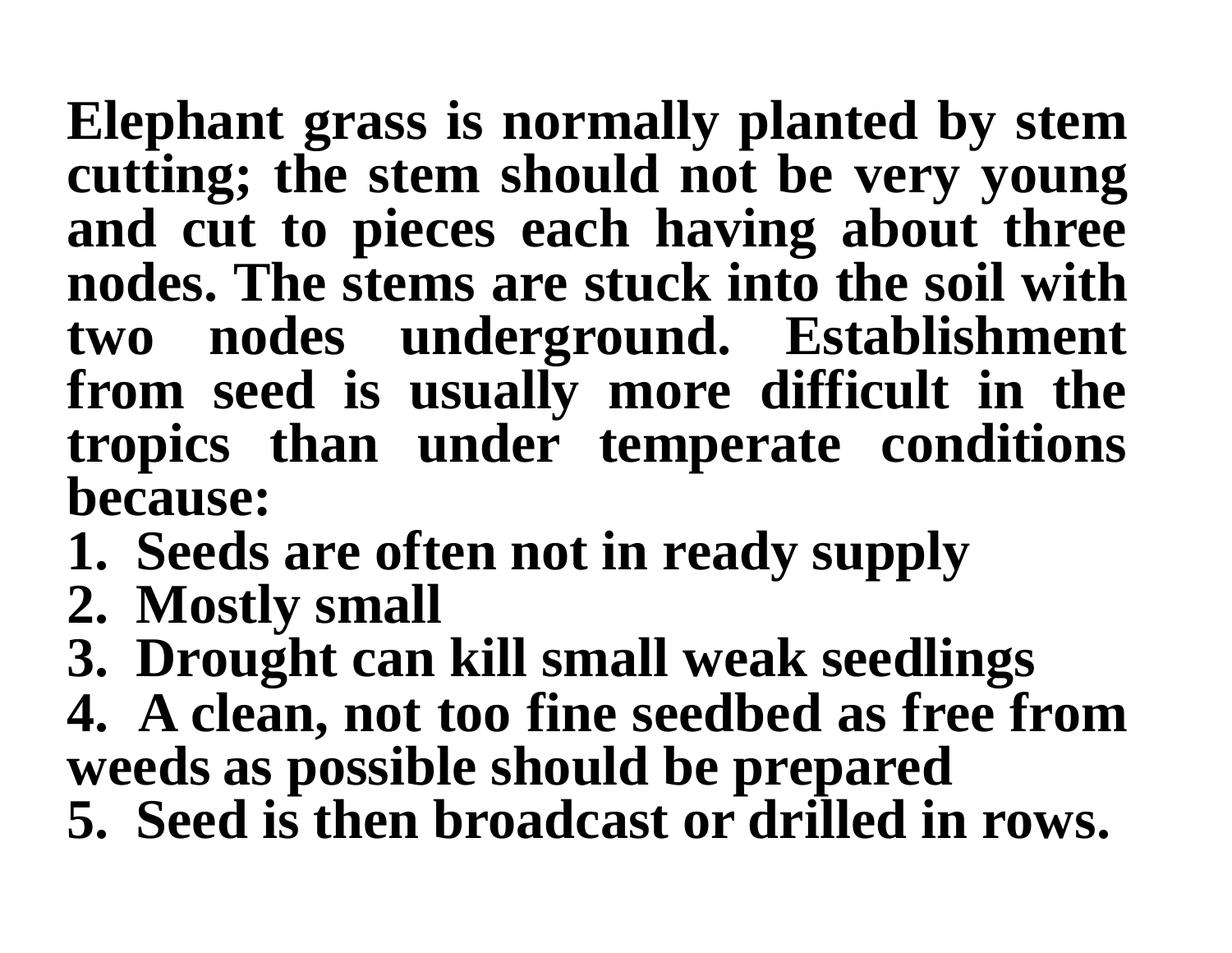**Seed rates vary and can be recommended with some certainty only if the quality of seeds i.e. its purity and germination is known. Seed quality can be expressed as percentages of PGS (pure germinating seed), PVS (pure variable seed) or PLS(pure live seed). It can generally recommended not to plant seed immediately after harvesting but after some six months of storage, but seeds stored for 2 or more years should be re-examined for germinability.**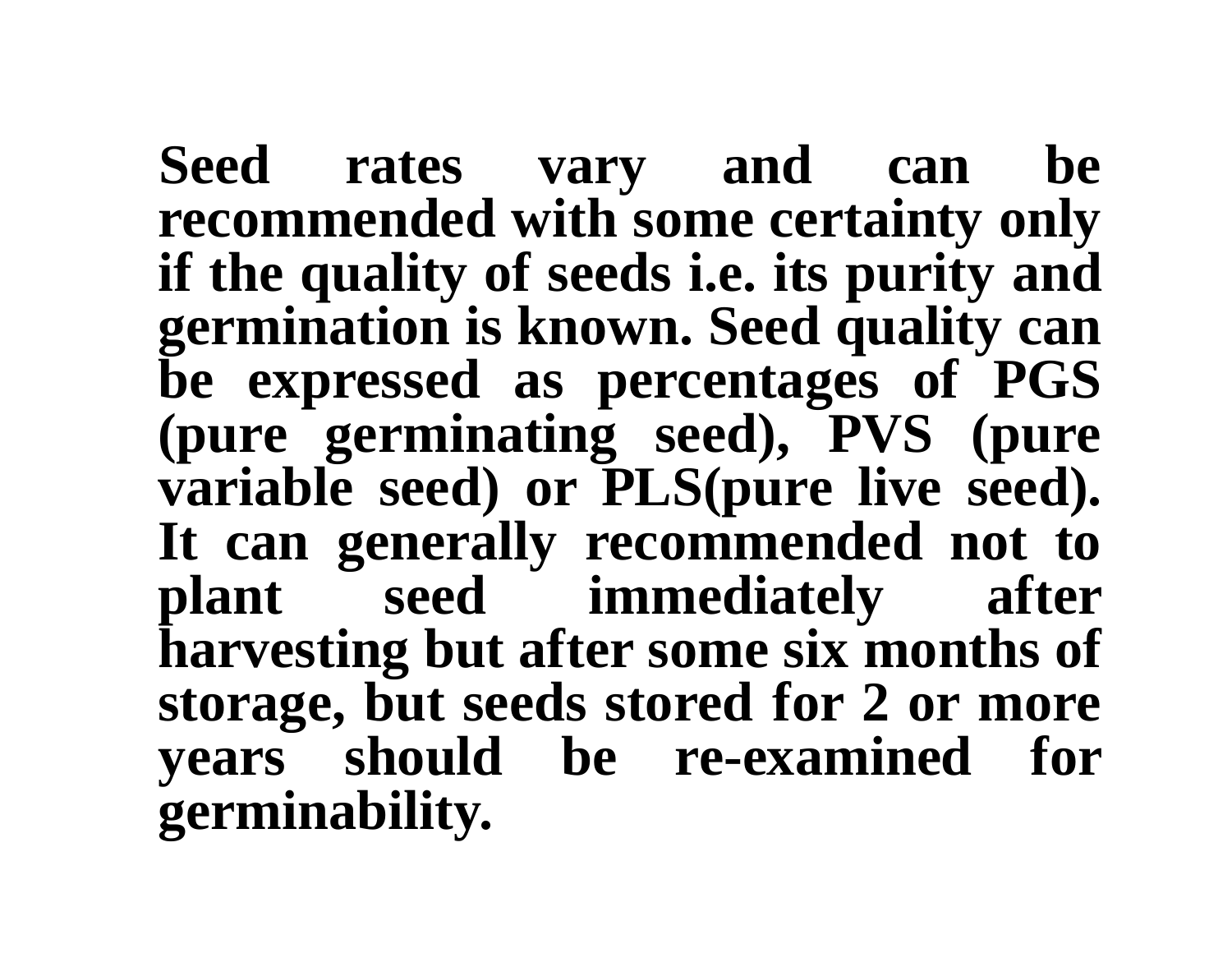**Fertilizers are given before, during and after sowing; phosphorus in form of double or single super phosphate is usually given before and during the sowing; N is given in its nitrate form, ammonium form or as urea.**

**Time of application is a controversial issue; some recommend about the sowing time and some during the dry season to be released at onset of rains. Nitrogen is often applied after each grazing or cutting.**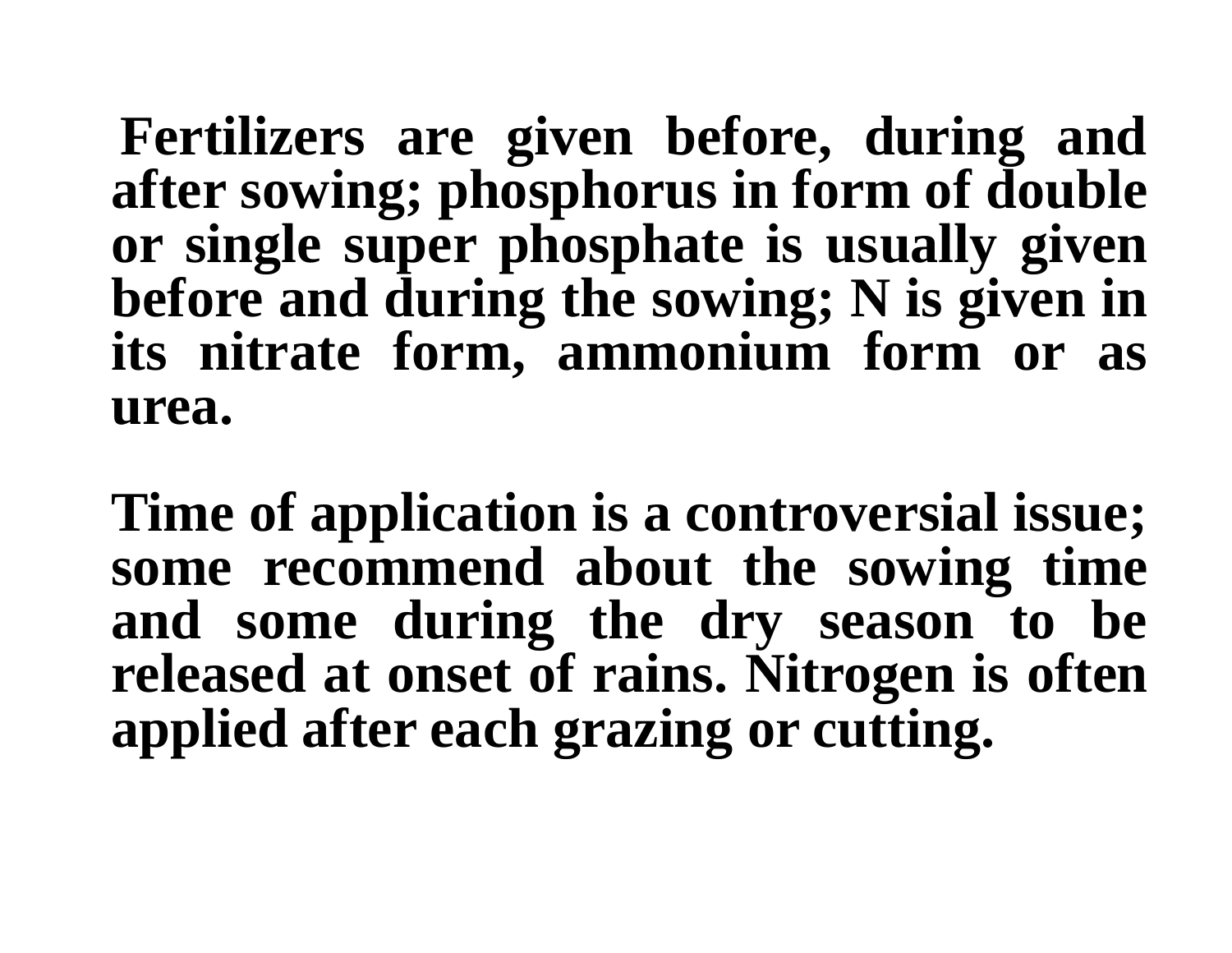**If weeds are a problem, the early management includes mowing before the weeds get to flowering stage, at a time when grass plants are still weak and this may reduce grass-weed competition and result in a better establishment; if the weeds include palatable species, early grazing can replace or supplement mowing.**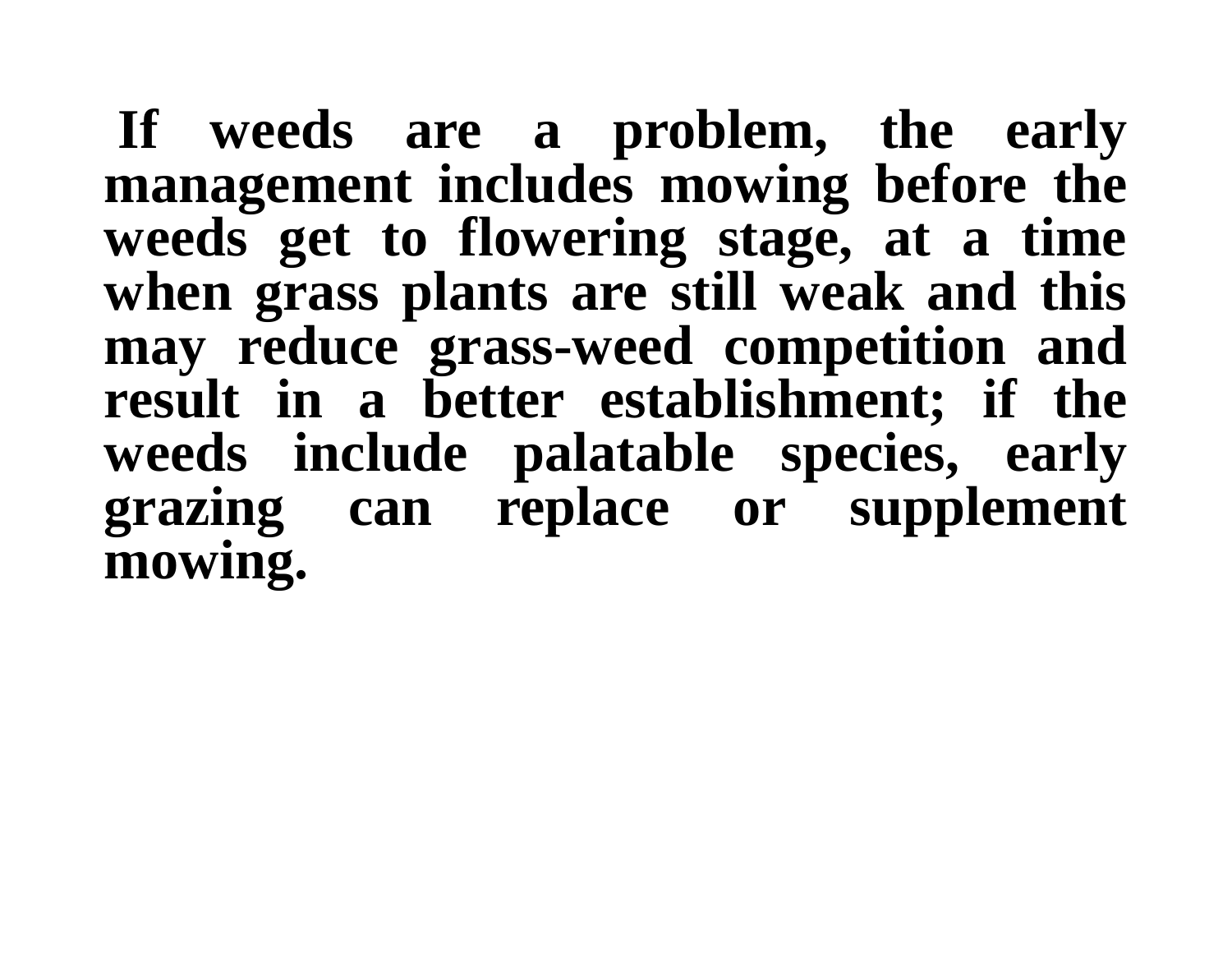## **LEGUMES**

**are established almost exclusively from seed although growing some creeping species from roots cuttings had been attempted and in perennial species of** *Arachis***, this is a normal method of establishment.**

• **Stem cutting of a number of perennial leguminous species can root and produce vegetative progenies of cross-pollinated plants, for examining the effects of environment on genetically identical material, etc.**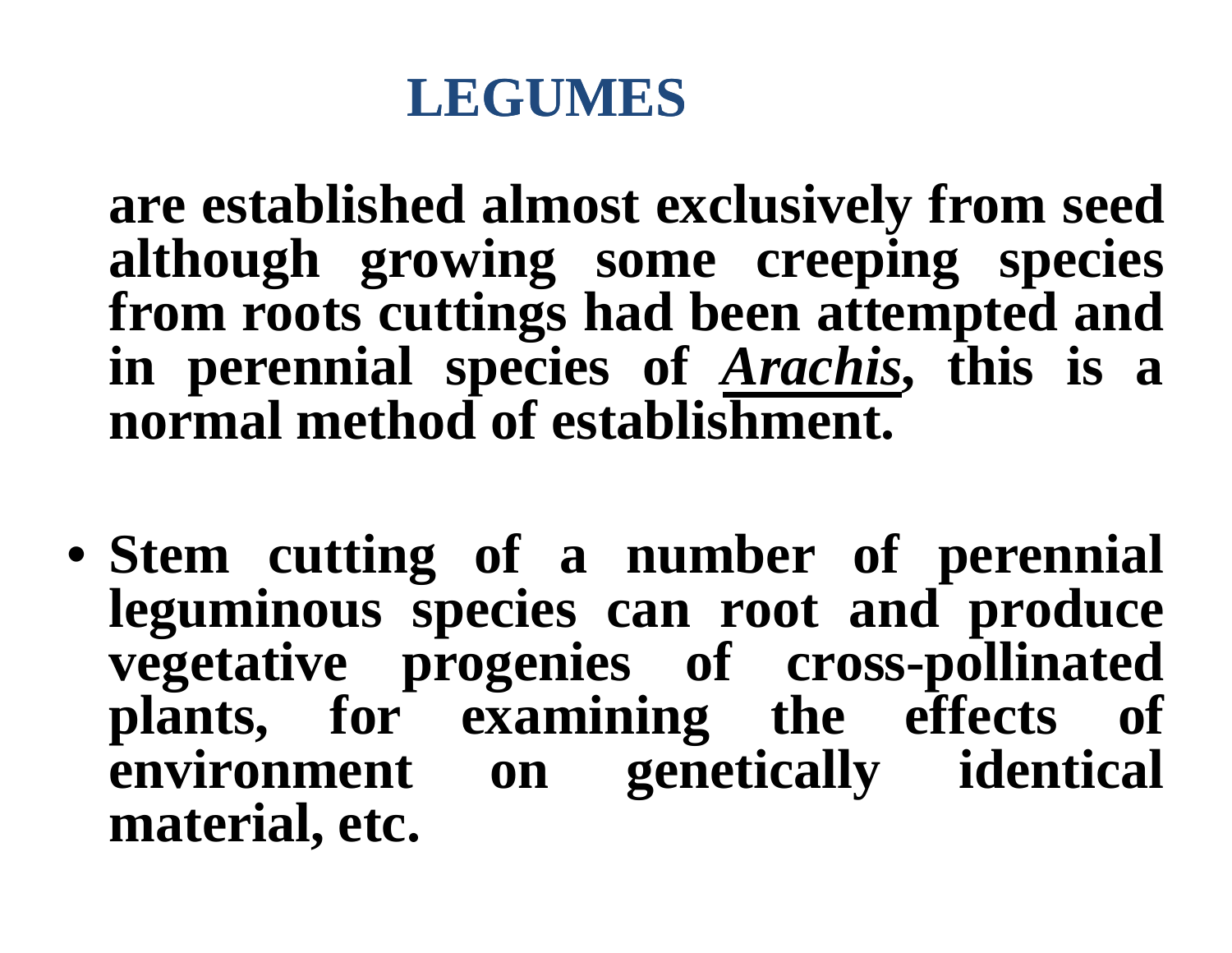**Seed bed- for farm sowing is prepared in the usual way and seed is sown preferably in rows, especially in grass/legume mixtures in which the two components are often sown in alternate rows.**

**Seed rates differ widely depending mainly on seed size: the number of seeds/kg ranging from 2-2.5 thousand in species of** *Mucuna* **to over 3million in** *Lotononis bainesii***.**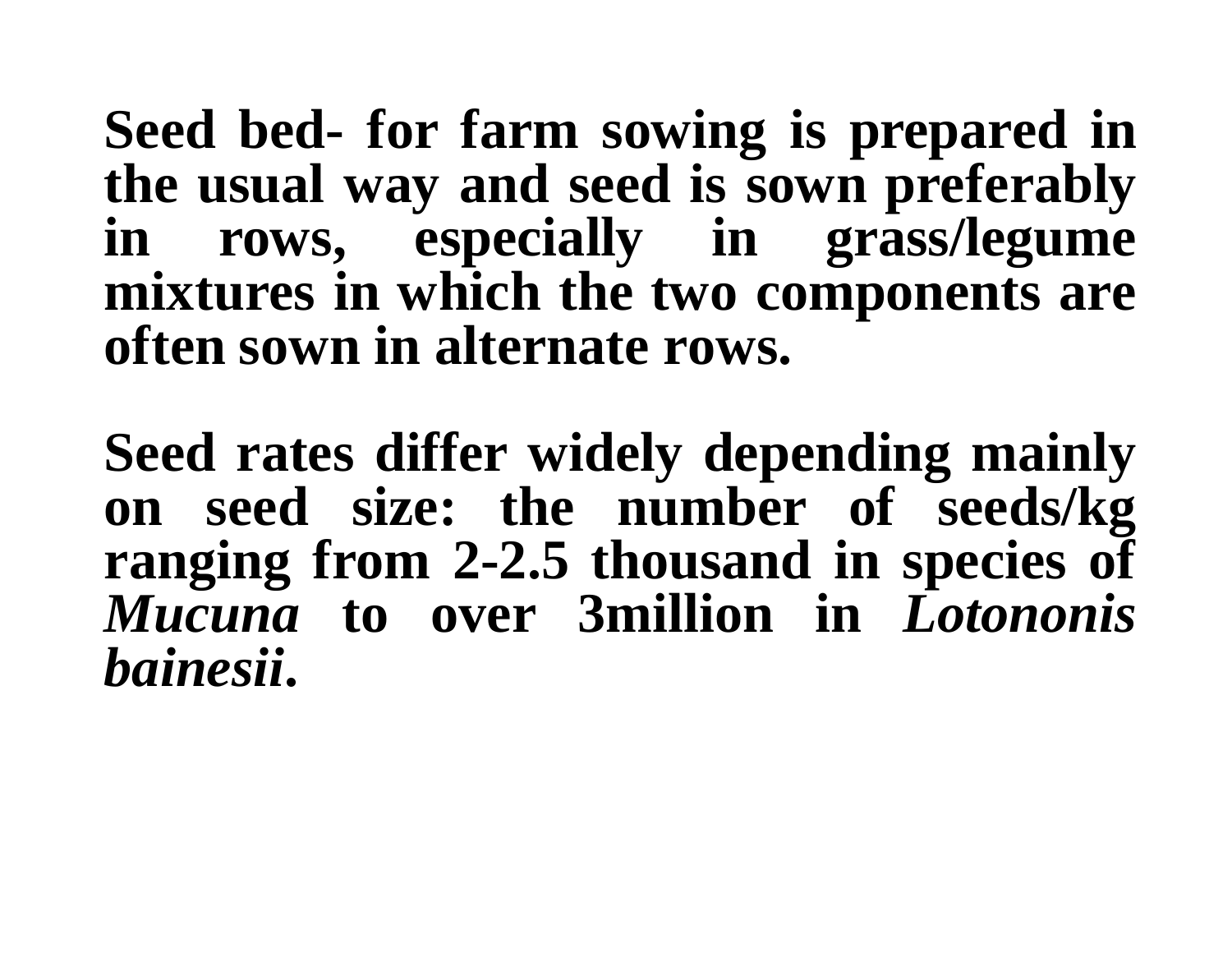**Similarly considerable proportion of hard seeds i.e. seeds which remain viable in the soil for months to several years without germination.**

**The presence of hard seed is normally an inheritable character, it can be reduced by selection and in species or cultivars grown for a number of generations, the percentage of hard seed is usually negligible; on the other hand it can be very considerable, especially in recently introduced species.**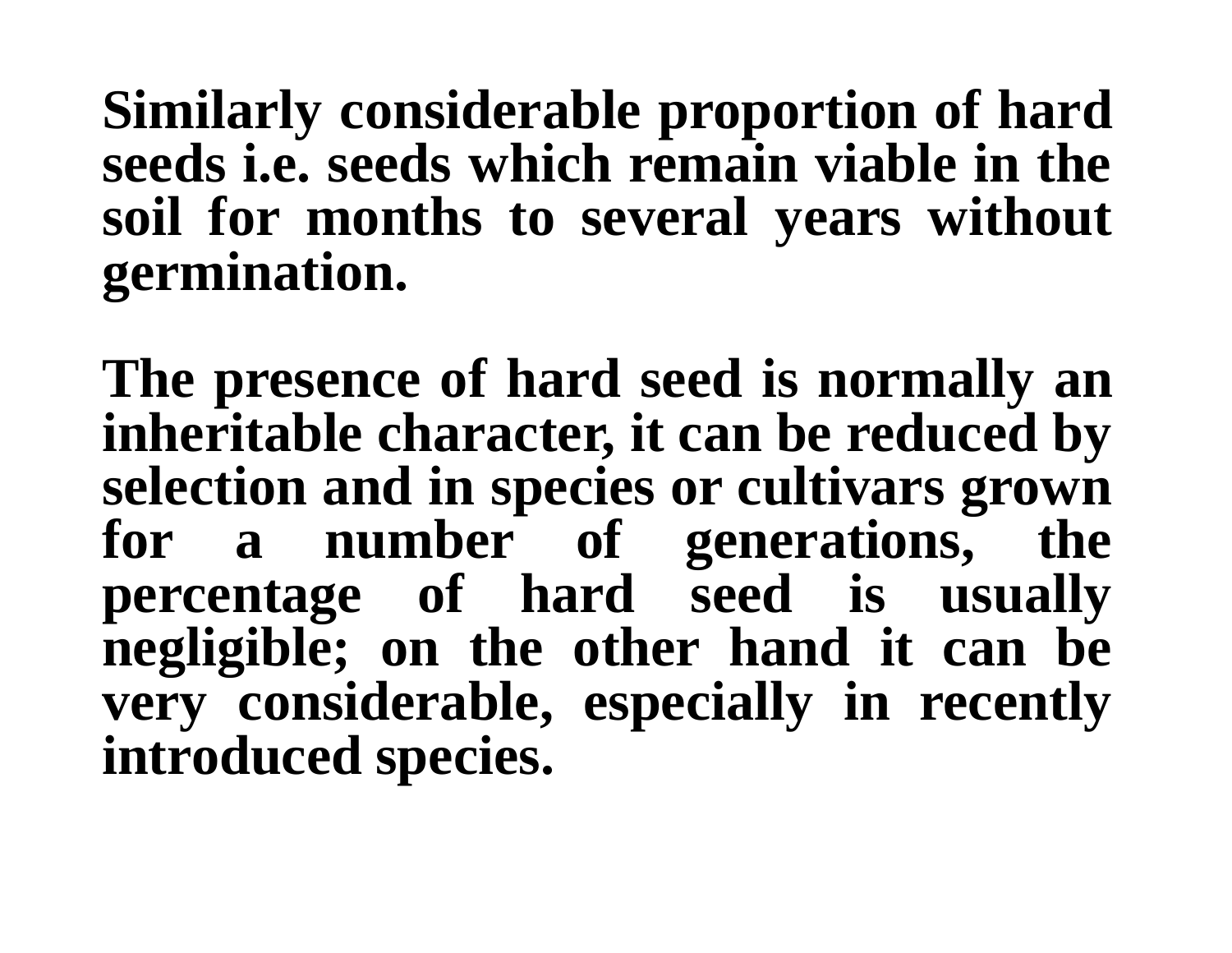**The presence of hard seeds is apparently an adaptive feature which prevents all seeds from germination at the first opportunity and then dies if a sudden drought occurs.**

**Water cannot penetrate through the seed skin or testa of hard seeds and remain un imbibed .**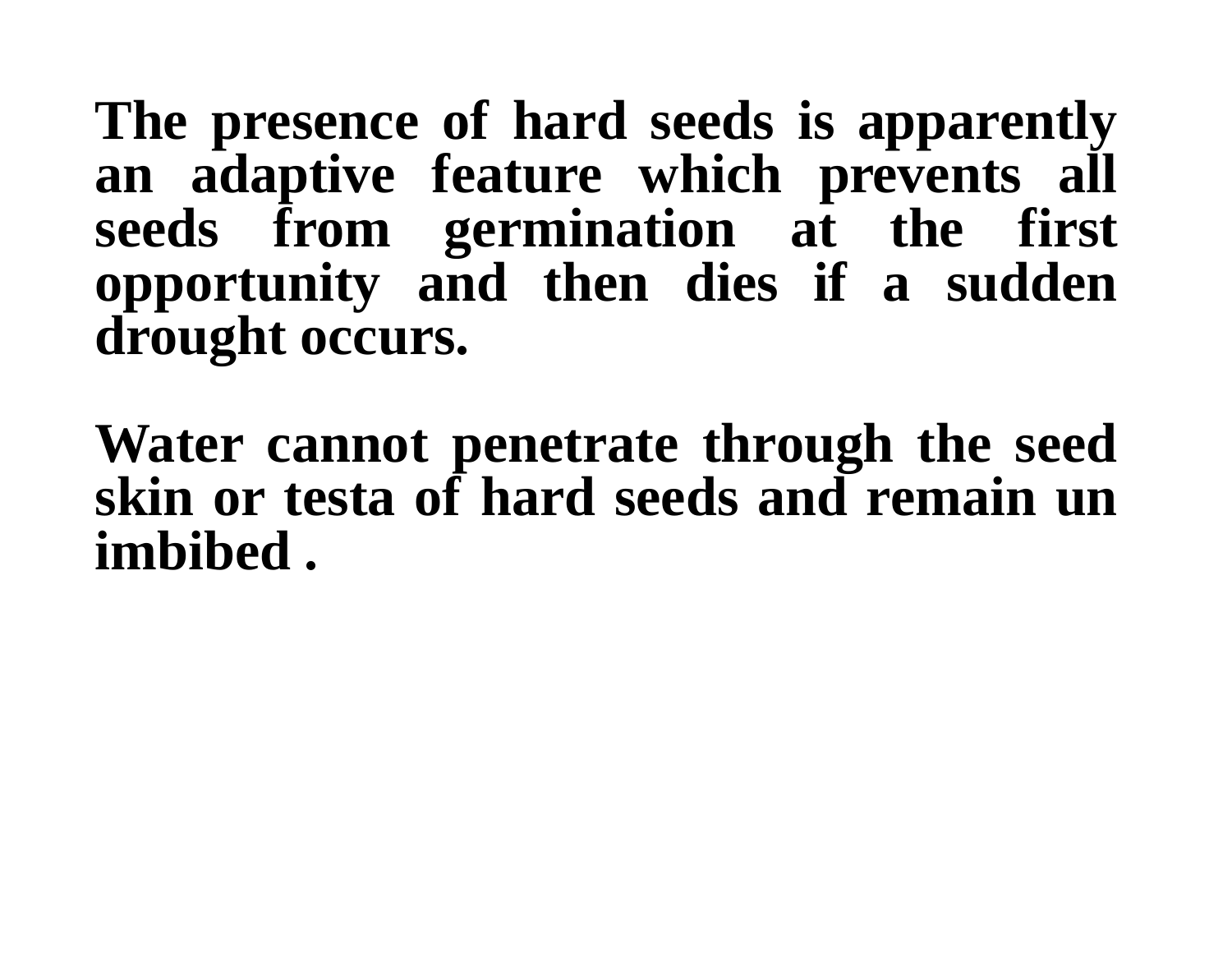- **Methods of removing hard seed**
- **1. Soaking in water for some 24hours or longer can reduce the proportion of hard seeds but the reduction is relatively small.**
- **2. Mechanical scarification (seed scratching)**
- **-using hammer mill**
- **-Rubbing seeds with sand paper if the amount to be treated is small.**
- **3. Soaking in concentration Sulphuric acid is perhaps more reliable and efficient method of reducing the percentage of hard seed, duration of time take 2 to 20- 25minutes to determine experimentally. Then thoroughly wash with water.**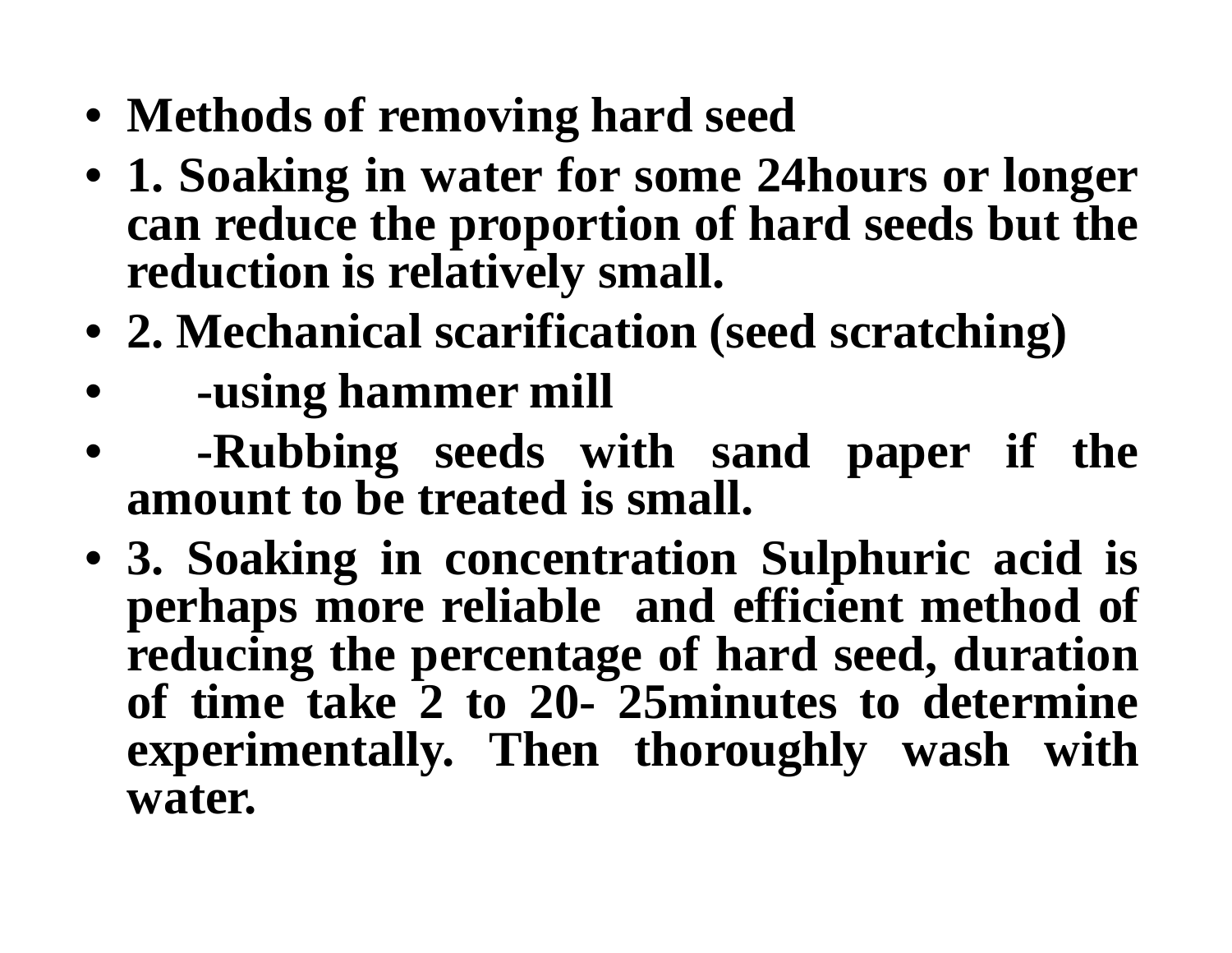**- hard seed should be treated before inoculation with Rhizobium, if seed is inoculated it should be sown as soon as possible after the inoculation but delays in sowing are much less harmful if seed has been pelleted, Rhizobium bacteria of the Cowpea group lose their ability to grow and can die at a temperature of 400c and above, during or after sowing, Hot weather is harmful to Rhizobium inoculated small seeds which require shallow sowing.**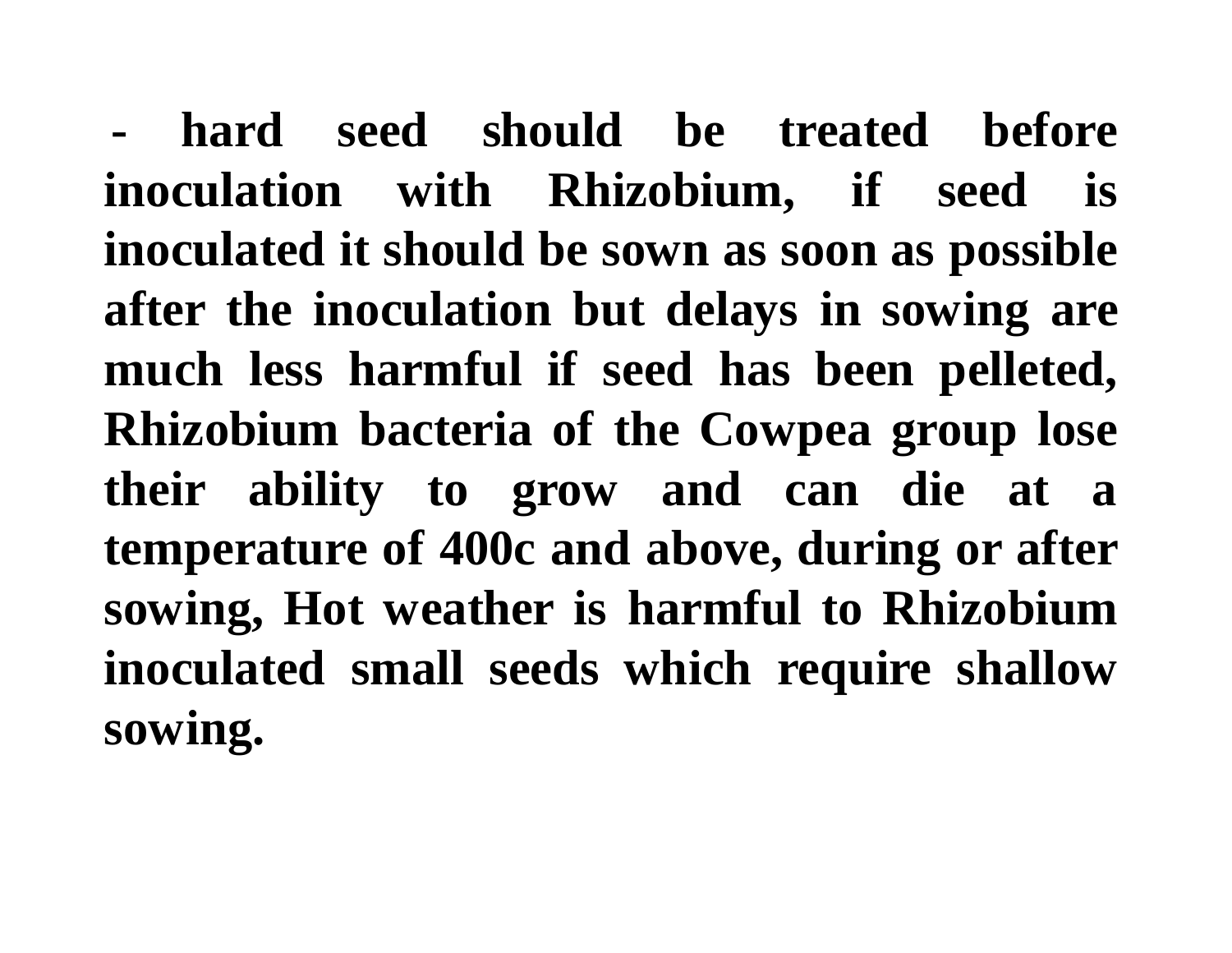**Fertilizers used for the legumes include mainly phosphorus in the form of double or single super phosphate; the latter is preferred as it contains Sulphur, the deficiency of which can be reducing the vigour and productivity of the legume. Potassium is another nutrient commonly used as fertilizer.**

**The legumes are sensitive to deficient in micronutrient and Molybdenum is particularly important for Rhizome activity. On soil deficiency in boron and copper these nutrients have to be added. The tolerance of legume to Aluminum and Manganese varies.** *Stylosanthus humilis* **and** *Lotononis bainesii* **are more tolerant then many others.**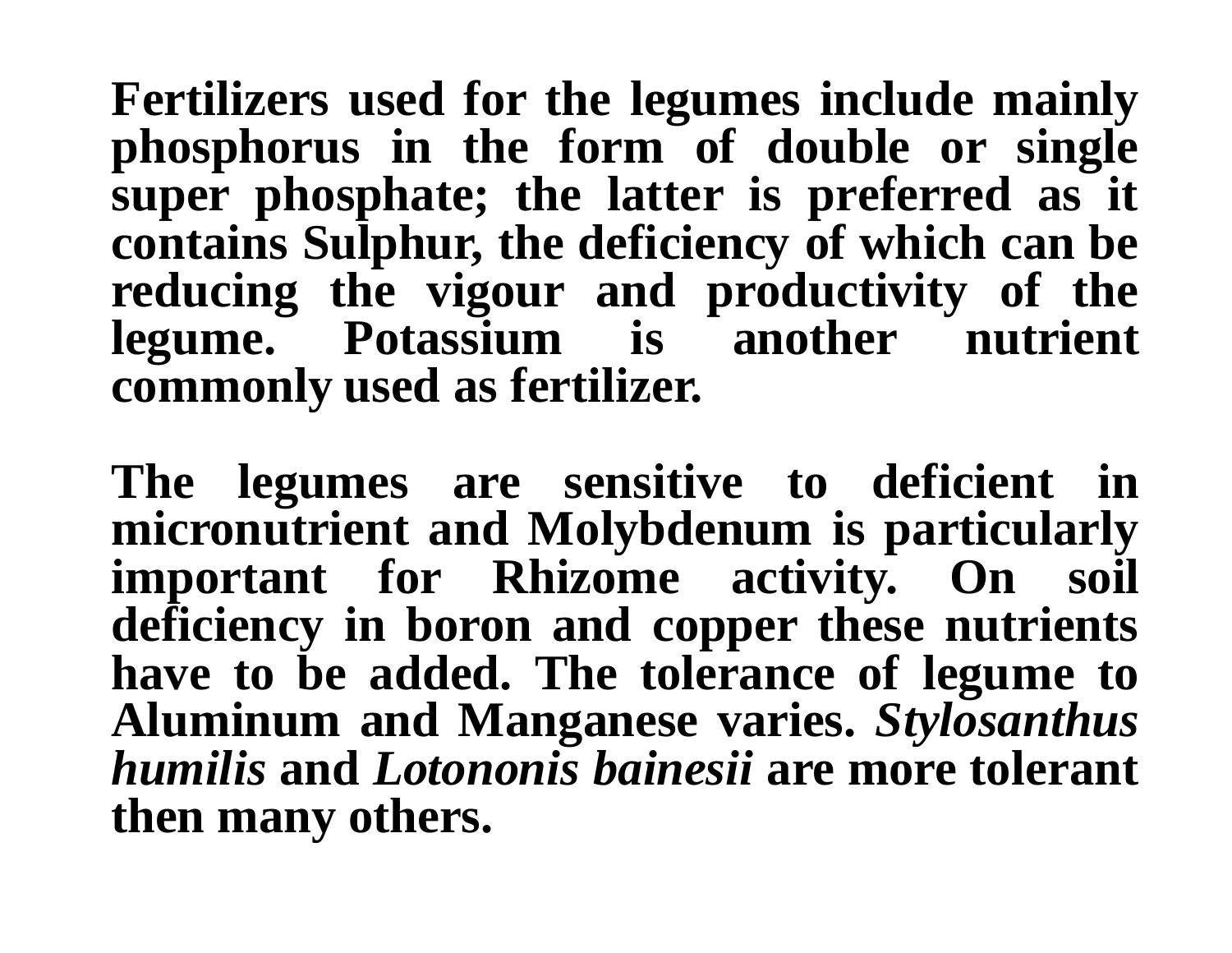# **PHYSIOLOGY OF PASTURE PLANTS**

- **The majority of tropical grasses are either indifferent to day length (***Tripsacum dactyloides, Acroceras macrum***) or are short day plants and flower earlier under short than long photoperiods (***Hyparrhenia hirta, Sorghum halepense***); there are however, tropical spp. (***Paspalum dilatatum***) which flower easier and earlier under longer than shorter photoperiods.**
- **Herbage production follow the pattern of flowering but in the majority of grasses long photo periods stimulate herbage growth and production.**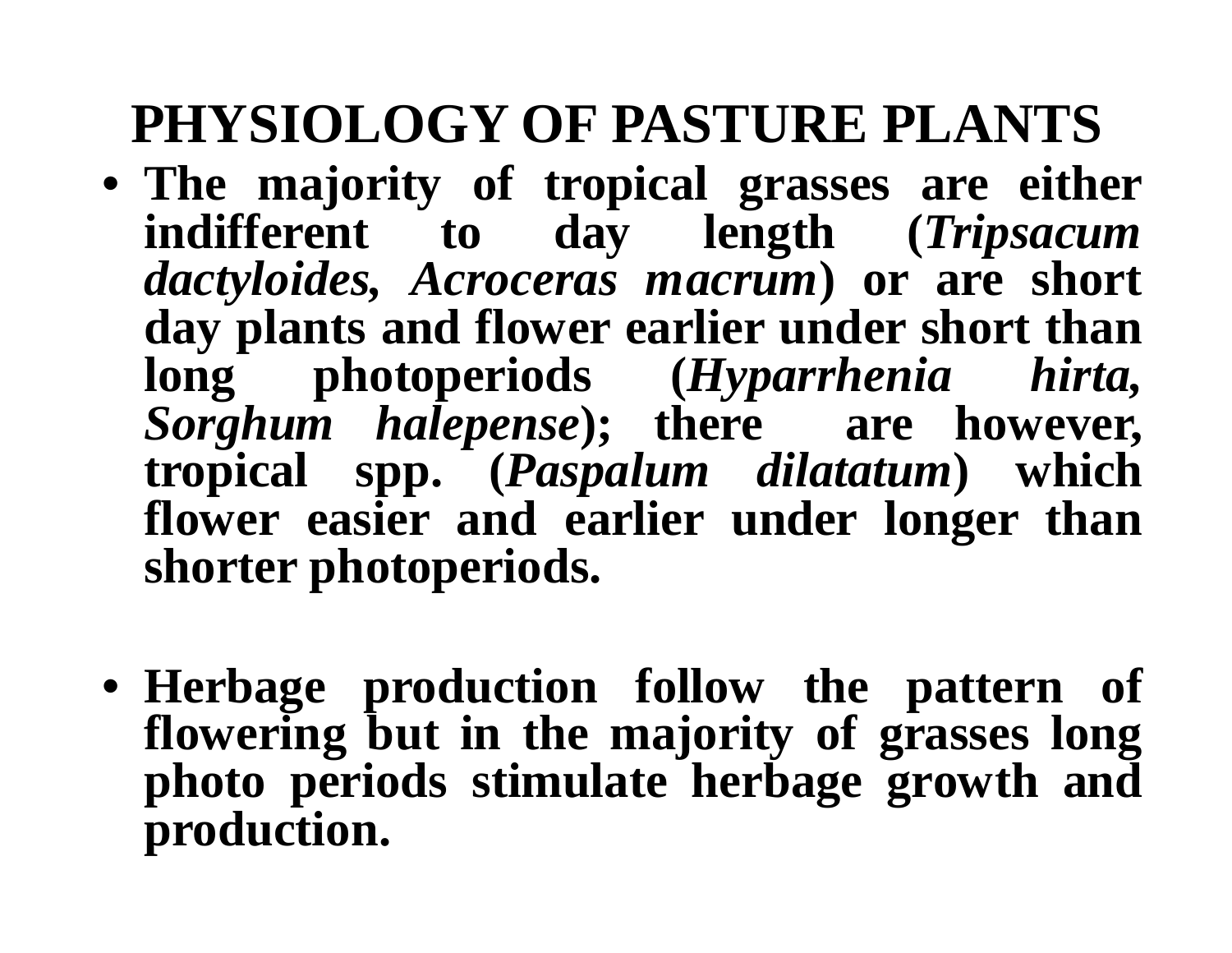**For temperate grasses, the productivity of photosynthesis in terms of amounts of synthesis organic matter increases with the increase in light intensity up to 15,000- 25,000 lux above which, productivity of photosynthesis do not increase further.**

**However, in tropical grasses, photosynthetic productivity increases further and reaches it maximum at 50,000-60,000 lux and sometimes even at higher light intensity, and can be much greater than in temperate grasses provided that light intensity is sufficiently high.**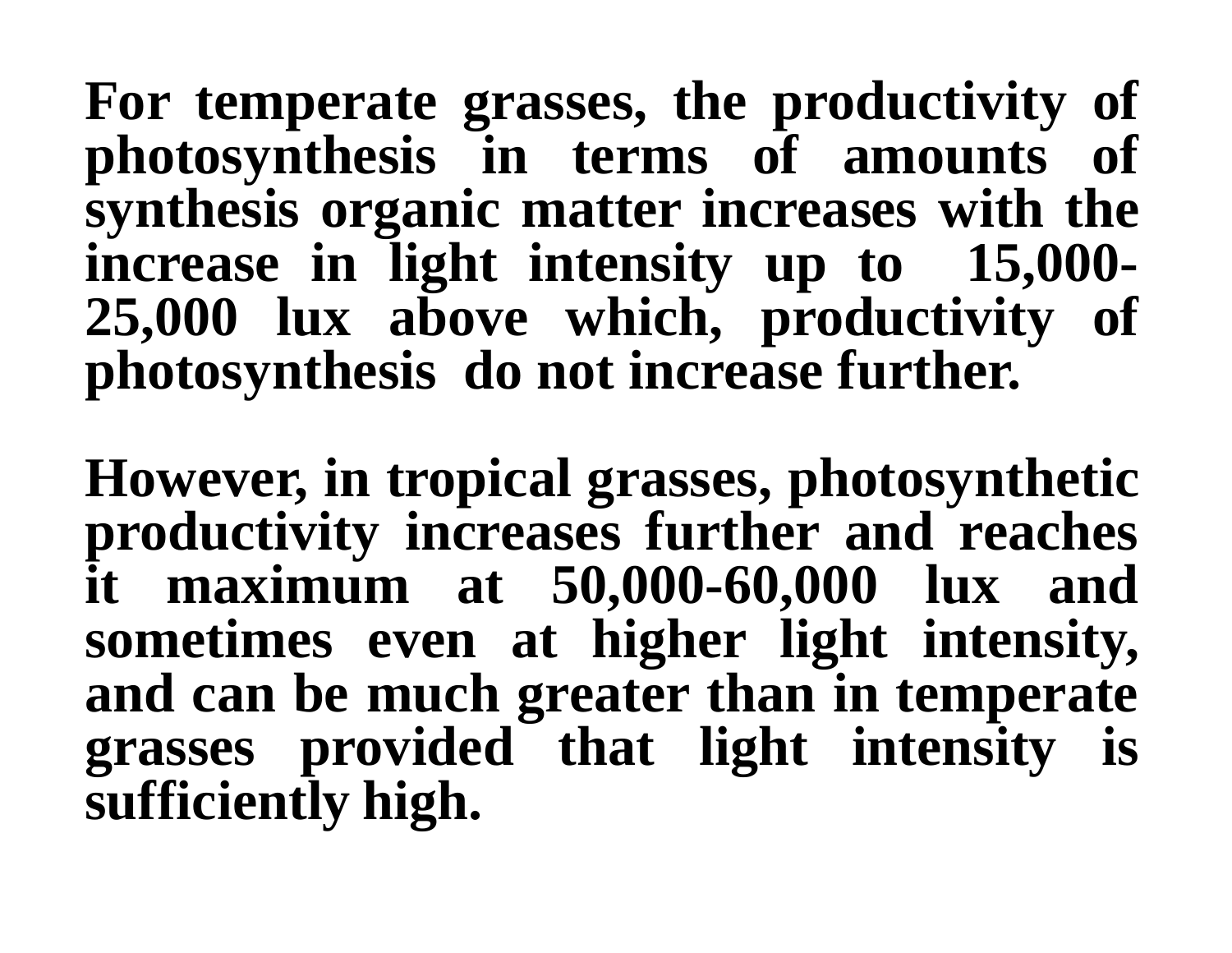### **The tropical grasses that response in the above way to light intensity belong to the tribes- Panicoid and Chloridiod.**

**While, Festucoid grasses differs and the above differences can be linked with leaf anatomy. In Panicoid and Chloridiod grasses, the cells are known as Kranz-type cells while those of Festucoid are known as non-Kranz cells. In Festucoid grasses, the photosynthetic process is of the so-called Calvin or C3 cycle while that of Panicoid**

**and Chloridiod is known as C4 pathway.**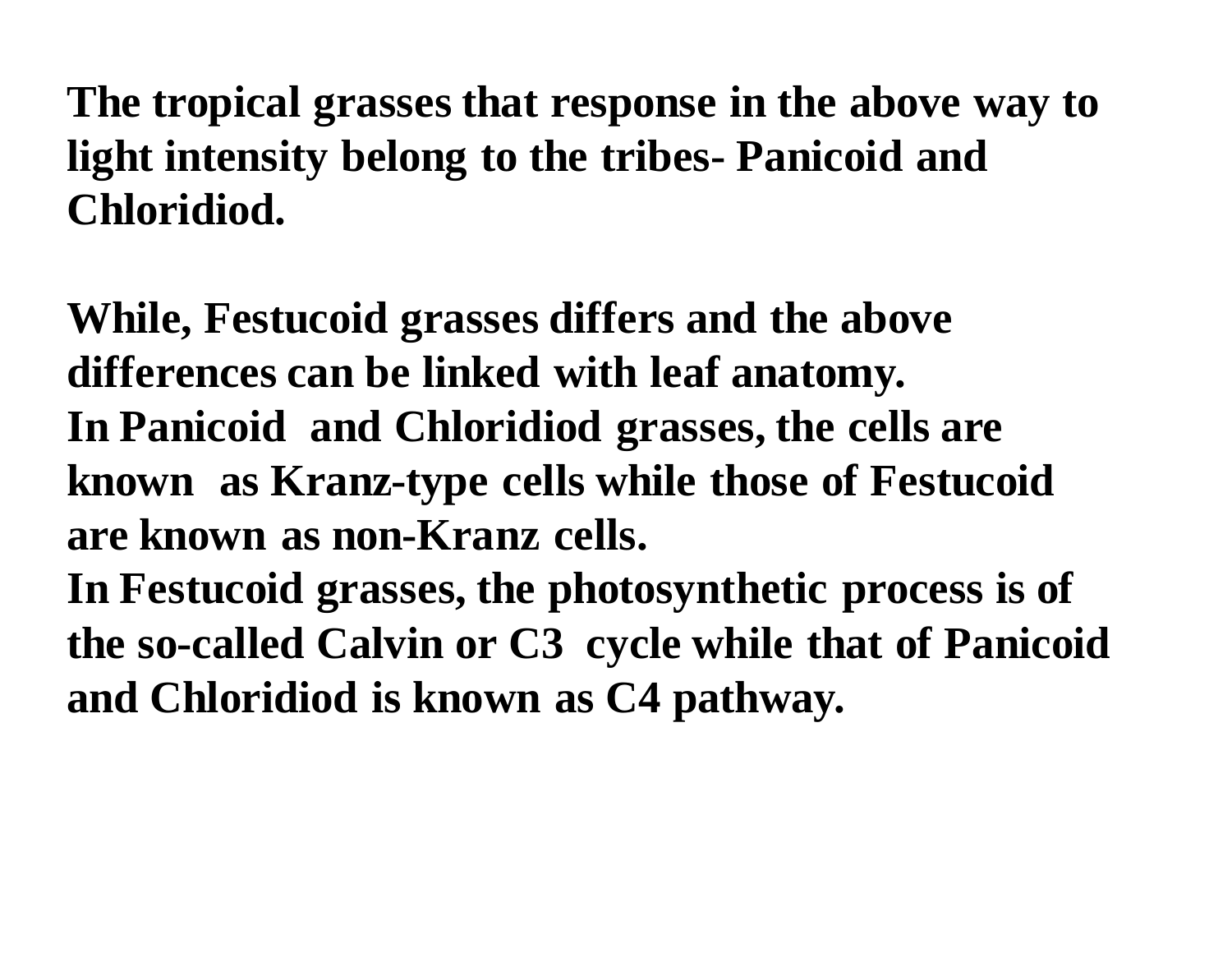**In C3 cycle, the initial products of Carbon assimilation are 3-phosphoglyceric (3 carbon) acids or hexosphosphates are further utilized for formation of carbohydrates with optimum temperatures of 15-20<sup>o</sup>C while for C4 the initial products of photosynthesis are 4carbon acids- malate, asparagate, oxalo-acetate with optimum temperature of 30-40<sup>o</sup>C.**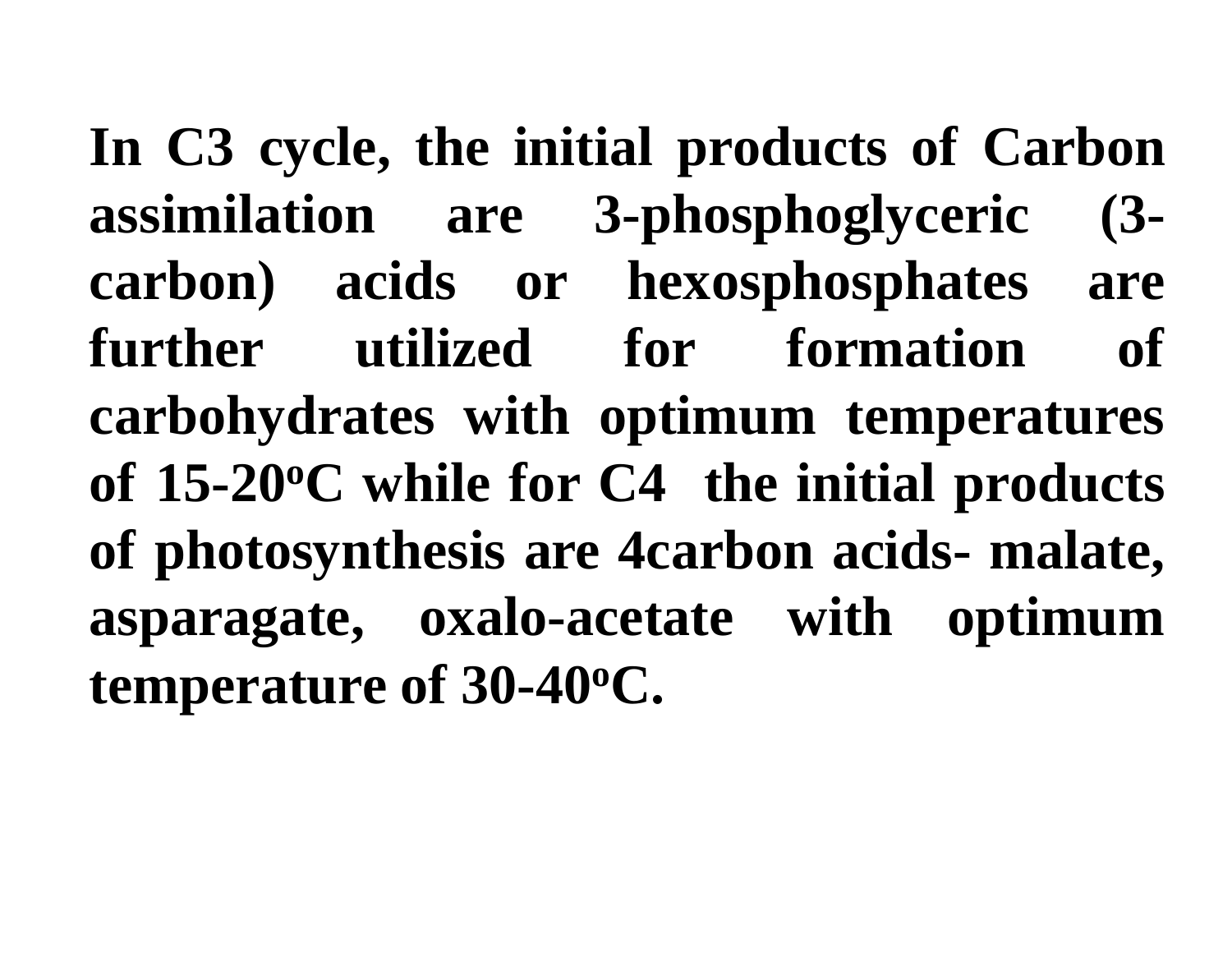**Grasses tend to be more aggressive than legume in mixture due to the differences in their photosynthetic pathways. Most tropical grasses are C4 plants while the legumes are C3 plants. Hence grasses utilises sunlight energy better than legumes which leads to higher structural carbohydrate formation and this forms the reason grasses are higher in fibre than legumes.**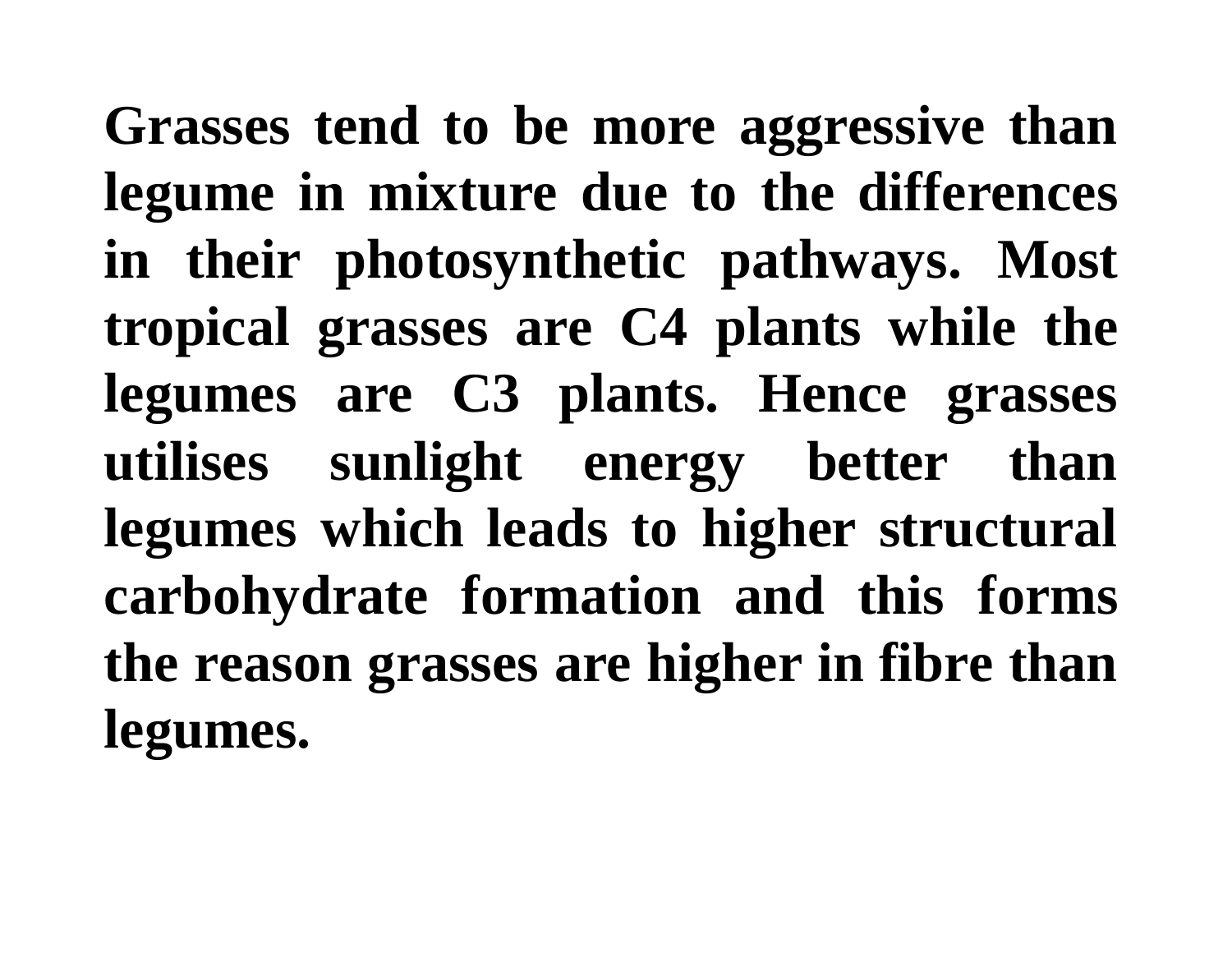**The importance of legumes in agriculture as arable fodder and pasture crops and as components of natural grasslands and perhaps also their wide spread throughout the world depends as it is universally known on their ability to fix atmospheric nitrogen in symbiosis with rhizobium bacteria found in the legume root nodules.**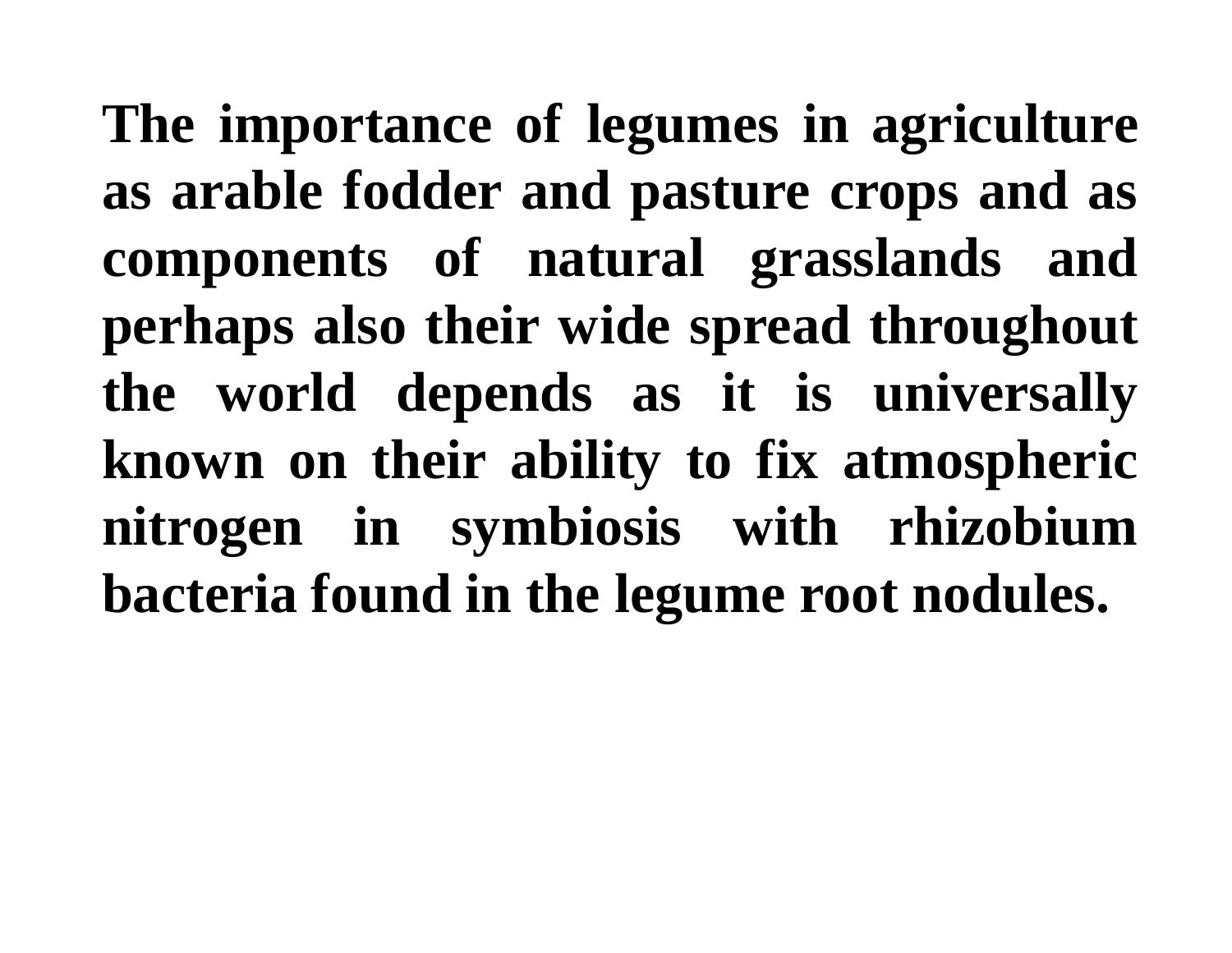**Some rhizobium bacteria are highly specialized and can enter into symbiotic relationship only with certain specie of legume; some are less selective and live and work actively in a few species, usually closely phylogenetically related and there are also promiscuous or indiscriminating bacteria which can innoculate a large number of species which belong to the so called cowpea type;**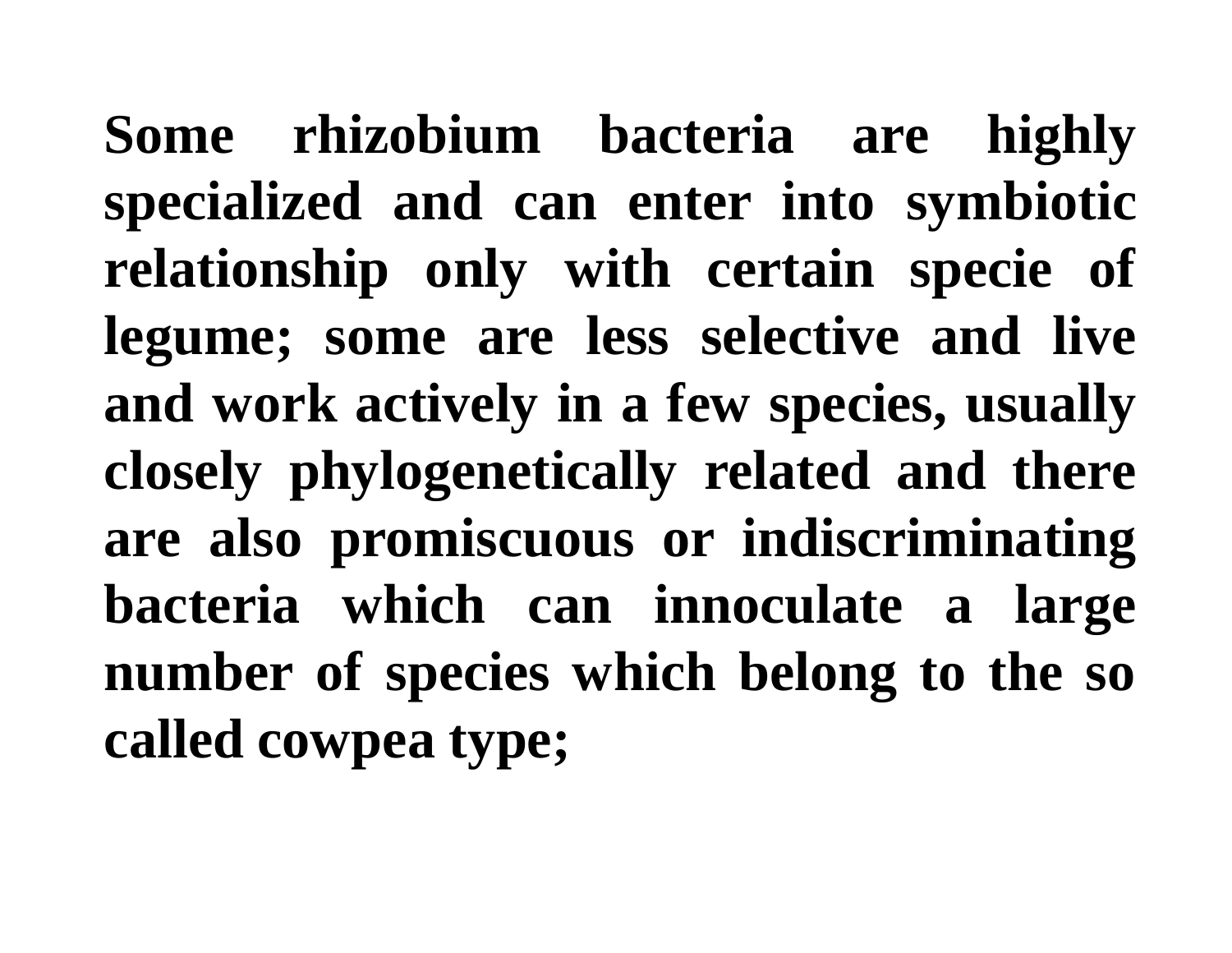**they can be in an active symbiosis with a number of tropical legumes, one widely spread in poor and acid soils of the tropics and conversely, most of the tropical legumes can be inoculated and the same cowpea rhizobium.**

**There are not much differences in the physiology of legumes and they adapt to lots of climatic conditions. Rainfall is the only major climatic factor affecting legumes in the tropics while temperature can have effects on temperate legumes.**